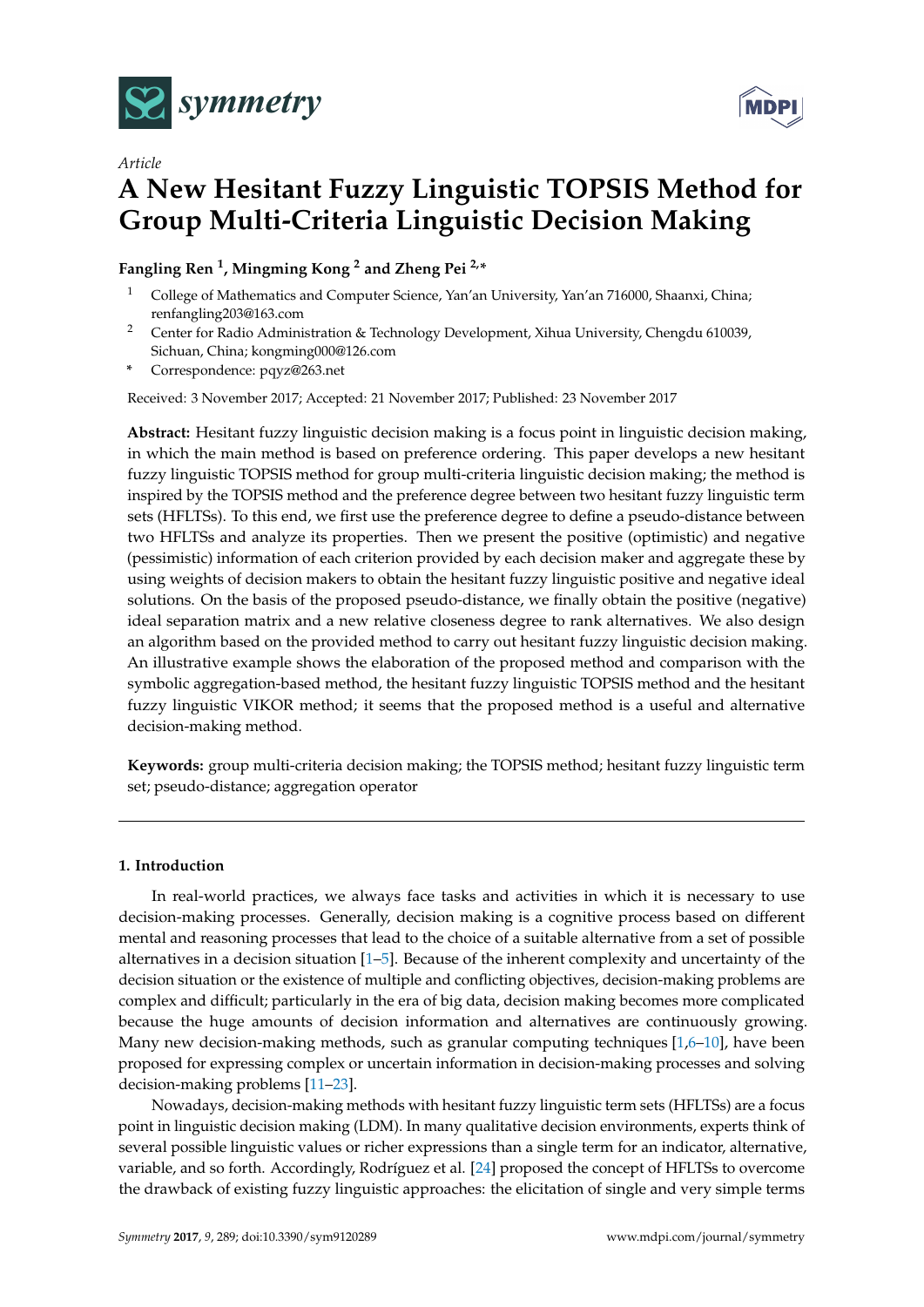to encompass and express the qualitative information. Formally, by taking into account the idea of hesitant fuzzy sets [\[25\]](#page-16-4) and using extended context-free grammars of a linguistic variable [\[26\]](#page-16-5), HFLTSs allow us to use different and great flexible forms to represent decision makers' knowledge and preferences in LDM. To make a multi-criteria linguistic decision with HFLTSs, Rodríguez et al. developed the "min−upper" and "max−lower" operators to combine HFLTSs and obtain a linguistic interval for each alternative; then the linguistic intervals are used to build a preference relation between alternatives, and a nondominance choice degree is applied to obtain a solution set of alternatives for the decision problem. The use of the min−upper and max−lower operators produced the first method to deal with hesitant fuzzy linguistic information; since then, many researchers have paid attention to linguistic decision making with HFLTSs, such as in [\[27\]](#page-16-6), where Lee and Chen proposed likelihood-based comparison relations of HFLTSs and several hesitant fuzzy linguistic aggregation operators to overcome the drawbacks of the methods in [\[24,](#page-16-3)[28\]](#page-16-7). In [\[29\]](#page-16-8), Liu and Rodríguez proposed a fuzzy envelope of HFLTSs for linguistic decision making with HFLTSs. In [\[30\]](#page-16-9), Montserrat-Adell et al. provided a lattice structure of the set of HFLTSs by means of the operations intersection and connected union, and presented two distances between hesitant fuzzy linguistic sets in the lattice structure, which can be used in linguistic decision making with HFLTSs. In [\[31\]](#page-16-10), Rodríguez et al. presented a group decision-making model based on HFLTSs. In [\[28\]](#page-16-7), Wei et al. defined new negation, max-union and min-intersection closed operations for HFLTSs; then they proposed a hesitant fuzzy linguistic weighting averaging operator and a hesitant fuzzy linguistic ordered weighting averaging operator to deal with multi-criteria decision-making problems with HFLTSs. Up to now, operations and extensions of HFLTSs [\[32–](#page-16-11)[38\]](#page-17-0), hesitant fuzzy linguistic measures and aggregation operators [\[39](#page-17-1)[–43\]](#page-17-2), and HFLTSs in decision making [\[44](#page-17-3)[–47\]](#page-17-4) have been widely studied.

In the existing decision-making methods, despite the existence of different decision-making processes in the literature that are composed of different phases, the TOPSIS method proposed in [\[5\]](#page-15-1) is a useful, important and widely studied multiple-attribute group decision-making method; formally, the TOPSIS method originates from the concept that the selected alternative should have the shortest distance from the positive ideal solution and the farthest distance from the negative ideal solution. Its decision-making process can be expressed in the following five steps [\[48\]](#page-17-5): (1) The normalization of the decision matrix; (2) the construction of the weighted normalized decision matrix; (3) the determination of positive and negative ideal solutions; (4) the calculation of separation measures and relative closeness; (5) the ranking of alternatives. Since then, many extended TOPSIS methods have been applied to different multiple-attribute decision making scenarios [\[49](#page-17-6)[–55\]](#page-17-7); for example, Chen [\[56\]](#page-17-8) proposed an extended TOPSIS method for multiple-attribute decision making by considering triangular fuzzy numbers and defining the crisp Euclidean distance between two fuzzy numbers. Similarly, Ashtiani et al. [\[57\]](#page-17-9) extended the TOPSIS method to solve a multiple-attribute decision-making problem with interval-valued fuzzy sets. He and Gong [\[58\]](#page-17-10) provided a natural generalization of the TOPSIS method to solve a multiple-attribute decision-making problem with intuitionistic fuzzy sets. Liu et al. [\[59\]](#page-17-11) developed a new TOPSIS method for decision-making problems with interval-valued intuitionistic fuzzy data. Yue [\[60\]](#page-17-12) presented a method for solving decision-making problems with an interval number and extended his method to intuitionistic fuzzy sets. In [\[61\]](#page-18-0), Liang et al. proposed an extended TOPSIS method with linguistic neutrosophic numbers to evaluate investment risks of metallic mines. In [\[62\]](#page-18-1), Sałabun proposed a new method to estimate the mean error of TOPSIS with the use of a fuzzy reference model.

In [\[63\]](#page-18-2), Beg and Rashid firstly proposed the TOPSIS method for HFLTSs, in which, the one decision matrix *X* is calculated by aggregating the opinions of decision makers; the HFLTS positiveand negative-ideal solutions are obtained by the minimization of the minimal and maximal assessments of cost criteria and the maximization of the minimal and maximal assessments of benefit criteria; then the positive-ideal separation matrix (negative-ideal separation matrix) is constructed by distances between *X* and the positive-ideal (negative-ideal) solution, which can be used to obtain the relative closeness of each alternative and rank all the alternatives. In this paper, we develop a new hesitant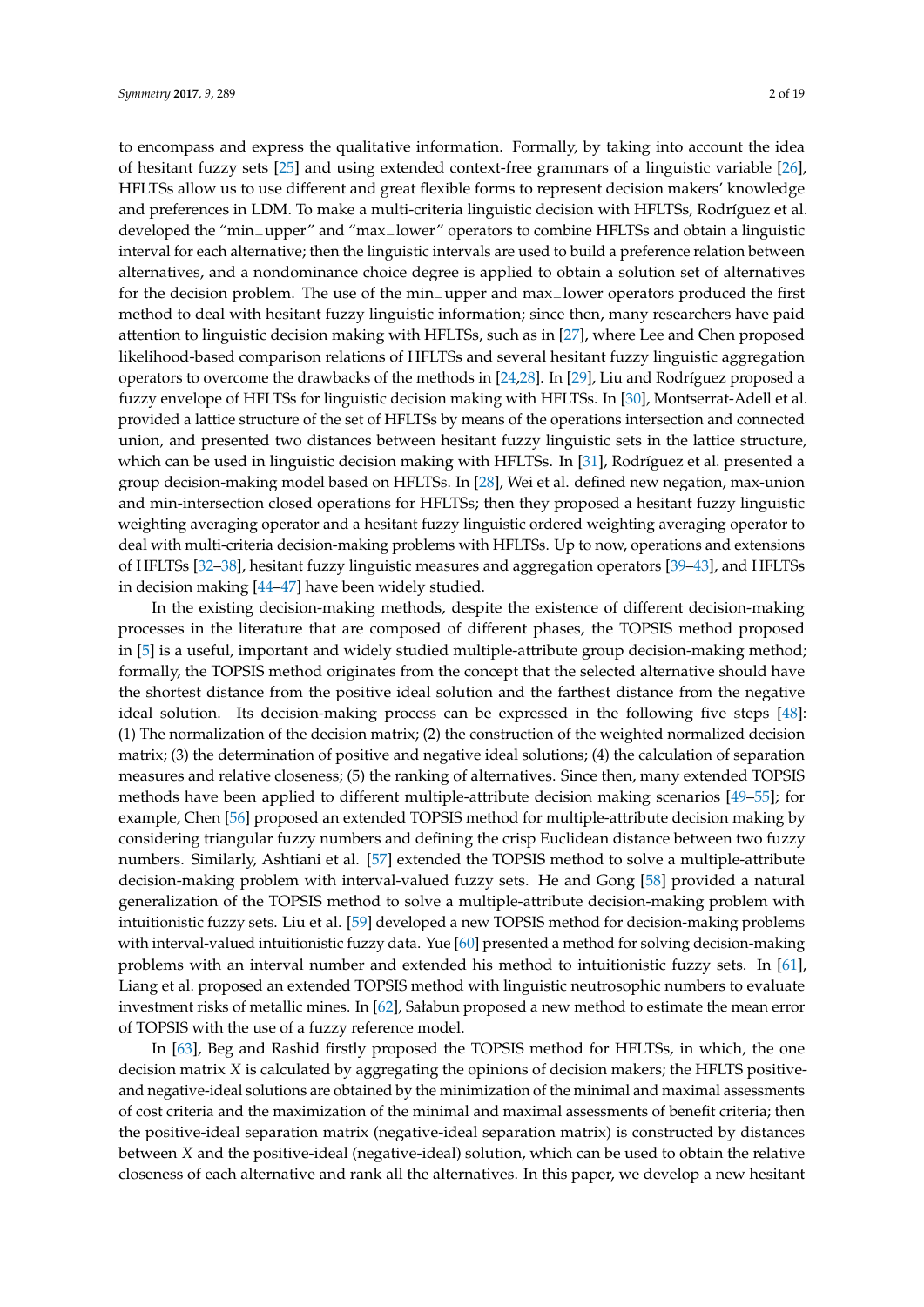fuzzy linguistic TOPSIS method for group multi-criteria linguistic decision making, in which, we use the preference degree to define a pseudo-distance between two HFLTSs, and we present the positive and negative information of each criterion provided by each decision maker. Making use of the weighted 2-tuple linguistic aggregation operator, we aggregate the positive and negative information provided by *m* decision makers to obtain the HFLTS positive- and negative-ideal solutions. Finally, we utilize the pseudo-distance to calculate distances between the assessments of the decision maker and the HFLTS positive- and negative-ideal solutions, and provide a new relative closeness degree of each alternative to rank all the alternatives. The rest of this paper is structured as follows: In Section [2,](#page-2-0) we briefly review basic concepts and operations of HFLTSs and Beg and Rashid's TOPSIS method. In Section [3,](#page-4-0) we define the pseudo-distance between two HFLTSs and analyze its properties. We provide the positive and negative information of each criterion and aggregate these to obtain the HFLTS positive- and negative-ideal solutions. Accordingly, we propose the new hesitant fuzzy linguistic TOPSIS method for group multi-criteria linguistic decision making and design an algorithm to carry out hesitant fuzzy linguistic decision making. In Section [4,](#page-9-0) we utilize an example to illustrate the practicality of the new hesitant fuzzy linguistic TOPSIS method and compare the method with Rodriguez's method [\[24\]](#page-16-3), Beg and Rashid's method [\[63\]](#page-18-2) and Liao's method [\[45\]](#page-17-13). We conclude the paper in Section [5.](#page-15-3)

#### <span id="page-2-0"></span>**2. Preliminaries**

In this section, we briefly review concepts and operators of HFLTSs and the TOPSIS method for HFLTSs, and we present the two important hesitant fuzzy linguistic decision-making methods, that is, Rodriguez's method and Beg and Rashid's method.

**Definition 1.** [\[24\]](#page-16-3) Let *S* be a linguistic term set,  $S = \{s_0; \dots, s_g\}$ , a HFLTS,  $H_S$ , is an ordered finite subset *of the consecutive linguistic terms of S.*

The basic operations on HFLTSs are as follows [\[24\]](#page-16-3):

- 1. Lower bound:  $H_{S}$ <sup> $-$ </sup> =  $min(s_i)$  =  $s_j$ ,  $s_i$   $\in$   $H_S$  and  $s_i$   $\geq$   $s_j \forall i$ ;
- 2. Upper bound:  $H_{S^+} = max(s_i) = s_j$ ,  $s_i \in H_S$  and  $s_i \leq s_j \forall i$ ;
- 3. Complement:  $H_S^c = S H_S = \{s_i | s_i \in S \text{ and } s_i \notin H_S\}$ ;
- 4. Union:  $H_S^1 \cup H_S^2 = \{s_i | s_i \in H_S^1 \text{ or } s_i \in H_S^2\};$
- 5. Intersection:  $H_S^1 \cap H_S^2 = \{ s_i | s_i \in H_S^1 \text{ and } s_i \in H_S^2 \}$ ;
- 6. Envelope: *env*( $H_S$ ) = [ $H_{S^-}$ ,  $H_{S^+}$ ].

Rodríguez et al. [\[24\]](#page-16-3) proposed the min−upper and max−lower operators to obtain the core information of hesitant fuzzy linguistic assessments of each alternative; then preference degrees [\[64\]](#page-18-3) are used to deal with multi-criteria linguistic decision making with HFLTSs. Formally, the min−upper and max<sup>−</sup>lower operators are as follows: Let *X* = {*x*<sub>1</sub>, . . . , *x*<sub>*n*</sub>} be a set of alternatives, *C* = {*c*<sub>1</sub>, . . . , *c*<sub>*m*</sub>} be a set of criteria,  $S = \{s_0, \cdots, s_g\}$  be a linguistic term set, and  $\{H^j_S\}$  $S(S(x_i)|i \in \{1, \ldots, n\}, j \in \{1, \ldots, m\}\}\$ be a set of HFLTSs. The min−upper operator consists of the following two steps:

1. Apply the upper bound  $H_{S^+}$  for each HFLTS that is associated with each alternative:

$$
H_{S^+}(x_i) = \{H_{S^+}^1(x_i), \ldots, H_{S^+}^m(x_i)\}, i \in \{1, \ldots, n\}
$$

2. Obtain the minimum linguistic term for each alternative:

$$
H_{S_{min}^+}(x_i) = min\{H_{S^+}^j(x_i)|j \in \{1,\ldots,m\}\}, i \in \{1,\ldots,n\}
$$

The max<sub>−</sub>lower operator consists of the following two steps: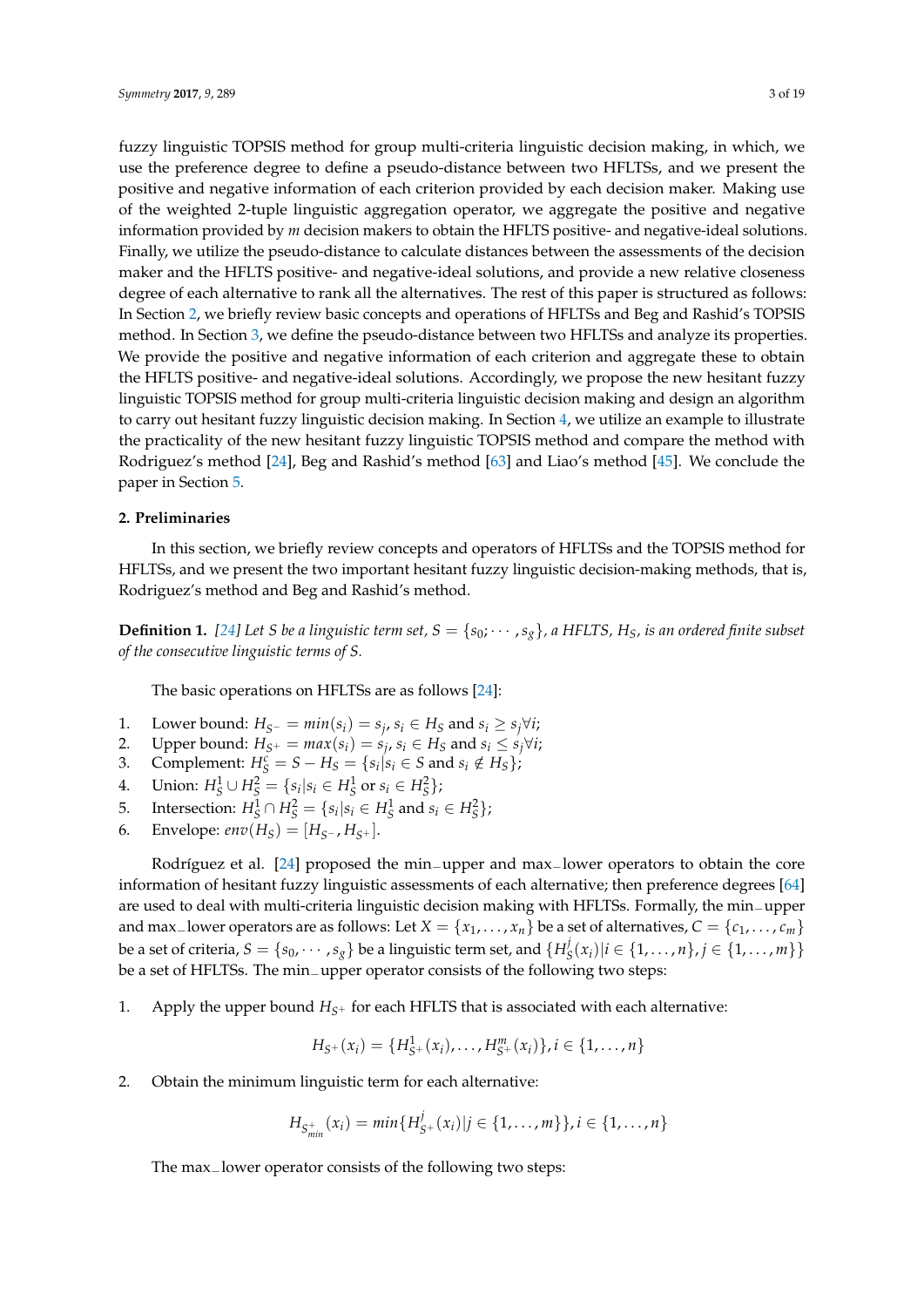1. Apply the lower bound *HS*<sup>−</sup> for each HFLTS that is associated with each alternative:

$$
H_{S}-(x_i)=\{H_{S}^1-(x_i),\ldots,H_{S}^m(x_i)\}, i\in\{1,\ldots,n\}
$$

2. Obtain the maximum linguistic term for each alternative:

$$
H_{S_{max}^{-}}(x_i) = max\{H_{S}^{j}-(x_i)|j \in \{1,\ldots,m\}\}, i \in \{1,\ldots,n\}
$$

Let  $H'_{max}(x_i) = max\{H_{S_{min}^+}(x_i), H_{S_{max}^-}(x_i)\}$  and  $H'_{min}(x_i) = min\{H_{S_{min}^+}(x_i), H_{S_{max}^-}(x_i)\}$ ; then the core information of hesitant fuzzy linguistic assessments of alternative  $x_i$  is

$$
H'(x_i) = [H'_{min}(x_i), H'_{max}(x_i)]
$$

On the basis of the core information of each alternative and the preference degrees [\[64\]](#page-18-3) between two sets of core information, the nondominance degree NDD*<sup>i</sup>* of each alternative can be calculated, and the best alternatives are the set of nondominated alternatives  $X^{ND} = \{x_i | x_i \in X, \text{NDD}_i = \emptyset\}$  $max_{x_j \in X} \{ NDD_j \}$ .

<span id="page-3-0"></span>**Example 1.** [\[24\]](#page-16-3) Let  $X = \{x_1, x_2, x_3\}$ ,  $C = \{c_1, c_2, c_3\}$  and  $S = \{nothing\}$  for  $(s_0)$ , very low  $(s_1)$ , low  $(s_2)$ , *medium (s*3*), high (s*4*), very high (s*5*), perfect (s*6*)*}*. Assessments provided by the decision maker are shown in Table [1.](#page-3-0)*

**Table 1.** Assessments of *X* with respect to criteria *C*.

|                                      | $\mathcal{C}$ 1                       | $\mathcal{C}$               | $c_3$                            |
|--------------------------------------|---------------------------------------|-----------------------------|----------------------------------|
| $\mathcal{X}_1$<br>$\mathcal{X}_{2}$ | $\{s_1, s_2, s_3\}$<br>$\{s_2, s_3\}$ | $\{s_4, s_5\}$<br>$\{s_3\}$ | $\{s_4\}$<br>$\{s_0, s_1, s_2\}$ |
| $x_3$                                | $\{s_4, s_5, s_6\}$                   | $\{s_1, s_2\}$              | $\{s_4, s_5, s_6\}$              |

*The min*−*upper operator and the max*−*lower operator are used to obtain the core information of* each alternative, such as for alternative  $x_1$ ,  $H_{S^+}(x_1) = \{H_{S^+}^1(x_1), H_{S^+}^2(x_1), H_{S^+}^3(x_1)\} = \{s_3, s_5, s_4\}$ ,  $H_{S^-}(x_1) = \{H_{S^-}^1(x_1), H_{S^-}^2(x_1), H_{S^-}^3(x_1)\} = \{s_1, s_4\}, H_{S_{min}^+}(x_1) = min \{s_3, s_5, s_4\} = s_3, H_{S_{max}^-}(x_1) =$  $max{s_1,s_4} = s_4$ ,  $H'_{max}(x_1) = max \{H_{S_{min}^+}(x_1), H_{S_{max}^-}(x_1)\} = s_4$ ,  $H'_{min}(x_i) = min\{H_{S_{min}^+}(x_1),$  $H_{S_{max}^{-}}(x_1)$ } =  $s_3$  and  $H'(x_1) = [H'_{min}(x_1), H'_{max}(x_1)] = [s_3, s_4]$ . Similarly,  $H'(x_2) = [s_2, s_3]$  and  $H''(\tilde{x}_3) = [s_2, s_4].$ 

*On the basis of H'*( $x_1$ ),  $H'(x_2)$  *and*  $H'(x_3)$ , preference degrees [\[64\]](#page-18-3) between them can be calculated; for  $\frac{1}{2}$  *example, for*  $H'(x_1)$  *and*  $H'(x_2)$ , their preference degree is  $p_{12} = P(a_1 > a_2) = \frac{max\{4-2,0\} - max\{3-3,0\}}{(4-3)+(3-2)} = 1$ *and the binary preference relation between the three alternatives is*

$$
P = [p_{jj'}]_{3 \times 3} = \begin{pmatrix} - & 1 & 0.667 \\ 0 & - & 0.333 \\ 0.333 & 0.667 & - \end{pmatrix}
$$

Then the nondominance degree NDD<sub>i</sub> of  $x_i$  can be calculated, that is, NDD $_i=min\{1-p_{ji}^{\rm S}|j\neq i\}$  and  $p_{ji}^{\rm S}=$  $max{p_{ji} - p_{ij}, 0}.$  Such as  $NDD_1 = min{1 - p_{21}^S, 1 - p_{31}^S} = min{1 - max{0 - 1, 0}, 1 - max{0.333 - 1}}$  $(0.667, 0)$ } = 1, similarly, NDD<sub>2</sub> = 0 and NDD<sub>3</sub> = 0.666;  $x_1$  is selected.

Beg and Rashid proposed an alternative hesitant fuzzy linguistic group decision method, that is, the TOPSIS method for HFLTSs [\[63\]](#page-18-2). In the TOPSIS method, the main concepts are a distance between two HFLTSs and the HFLTS positive- and negative-ideal solutions, which can be formalized as follows: Let  $H_S^1$  and  $H_S^2$  be the two HFLTSs on  $S = \{s_0, \dots, s_g\}$ ,  $env(H_S^1) = [s_p, s_q]$  and  $env(H_S^2) = [s_{p'}, s_{q'}]$ ; then the distance between  $H_S^1$  and  $H_S^2$  is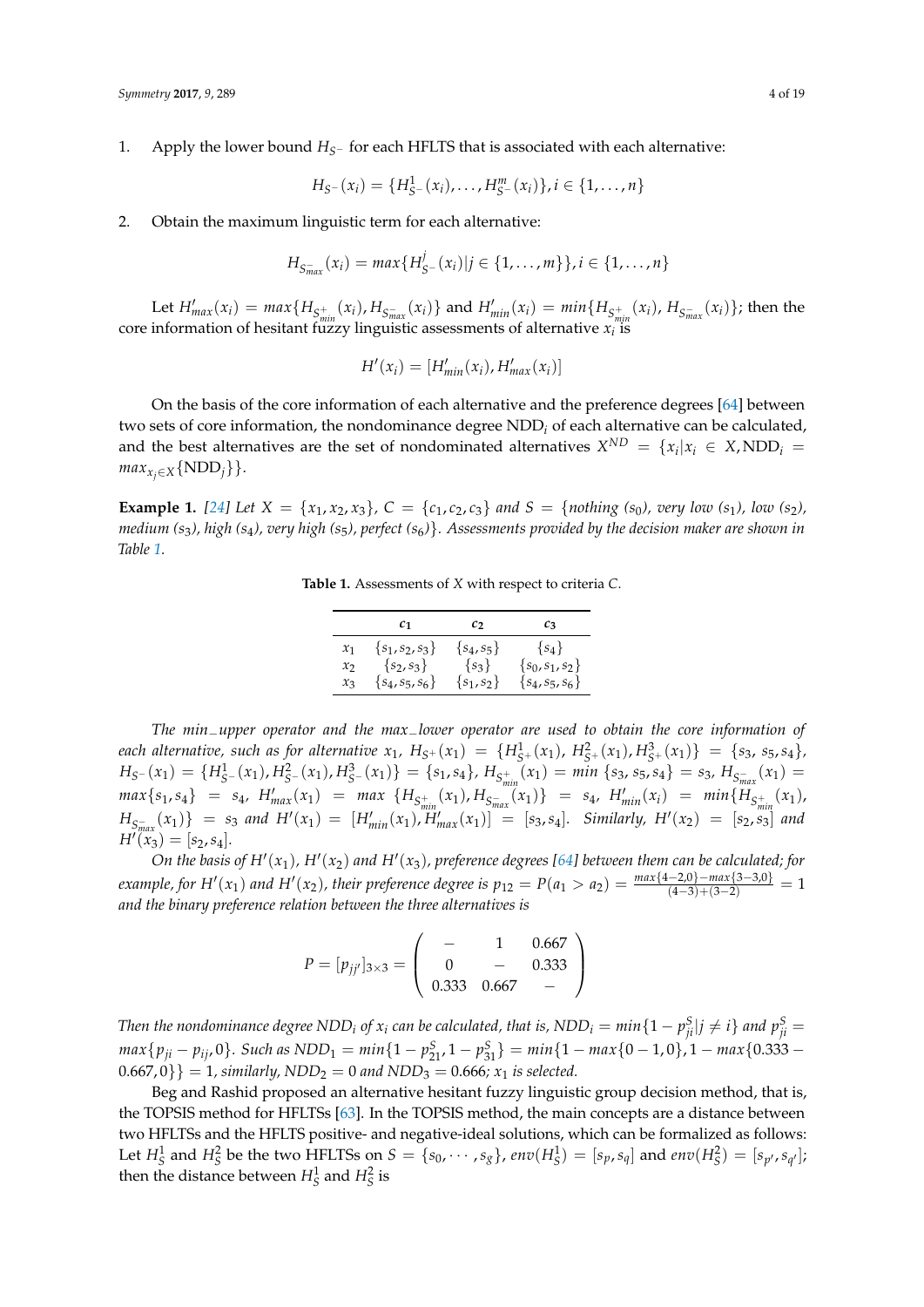$$
d(H_S^1, H_S^2) = |q' - q| + |p' - p|
$$

Let  $\{X^1, \dots, X^m\}$  be *m* HFLTS decision matrices provided by *m* decision makers; then the one decision matrix formed by aggregating the opinions of *m* decision makers is  $X = [x_{ij}]$ , where  $x_{ij} =$  $[s_{p_{ij}}, s_{q_{ij}}]$  and

<span id="page-4-1"></span>
$$
s_{p_{ij}} = min\{min_{l=1}^{m}(maxH_{S_{ij}}^{l}), max_{l=1}^{m}(minH_{S_{ij}}^{l})\}
$$
(1)

$$
s_{q_{ij}} = \max\{ \min_{l=1}^{m} (\max H_{S_{ij}}^l), \max_{l=1}^{m} (\min H_{S_{ij}}^l) \} \tag{2}
$$

Let  $\Omega_b$  and  $\Omega_c$  be collections of benefit and cost criteria, respectively. The HFLTS positive-ideal (negative-ideal) solution  $A^+(A^-)$  is defined as follows:

<span id="page-4-3"></span>
$$
A^{+} = [((max_{l=1}^{m}(max_{i}H_{S_{ij}}^{l}))|j \in \Omega_{b}, (min_{l=1}^{m}(min_{i}H_{S_{ij}}^{l}))|j \in \Omega_{c})
$$
  

$$
((max_{l=1}^{m}(max_{i}H_{S_{ij}}^{l}))|j \in \Omega_{b}, (min_{l=1}^{m}(min_{i}H_{S_{ij}}^{l}))|j \in \Omega_{c})]
$$
  

$$
A^{-} = [((min_{l=1}^{m}(min_{i}H_{S_{ij}}^{l}))|j \in \Omega_{b}, (max_{l=1}^{m}(max_{i}H_{S_{ij}}^{l}))|j \in \Omega_{c})
$$
\n(3)

$$
((min_{l=1}^{m}(min_{i}H_{S_{ij}}^{l}))|j \in \Omega_{b},(max_{l=1}^{m}(max_{i}H_{S_{ij}}^{l}))|j \in \Omega_{c})]
$$
\n(4)

where  $i = 1, \dots, n$  is the *i*th considered alternative;  $j = 1, \dots, r$  is the *j*th criterion used for evaluating the alternatives;  $A^+ = [V_1^+, \cdots, V_r^+]$ ;  $A^- = [V_1^-]$  $[V_1^-$ ,  $\cdots$  ,  $V_r^-$ ]; and  $V_j^+$  or  $V_j^$  $y_j^-$  have the form  $[v_{p_j}, v_{q_j}]$ . On the basis of the distance between two HFLTSs and the HFLTS positive- and negative-ideal solutions, the positive-ideal separation matrix *D*<sup>+</sup> and negative-ideal separation matrix *D*<sup>−</sup> between *X* and the positive- and negative-ideal solutions can be calculated as follows:

$$
D^{+} = \left(\begin{array}{c} d(x_{11}, V_{1}^{+}) + \cdots + d(x_{1r}, V_{r}^{+}) \\ \vdots \\ d(x_{n1}, V_{1}^{+}) + \cdots + d(x_{nr}, V_{r}^{+}) \end{array}\right), \quad D^{-} = \left(\begin{array}{c} d(x_{11}, V_{1}^{-}) + \cdots + d(x_{1r}, V_{r}^{-}) \\ \vdots \\ d(x_{n1}, V_{1}^{-}) + \cdots + d(x_{nr}, V_{r}^{-}) \end{array}\right)
$$
(5)

Accordingly, the relative closeness (*RC*) of each alternative to the ideal solution is as follows:

<span id="page-4-4"></span>
$$
RC(A_i) = \frac{D_i^-}{D_i^+ + D_i^-}
$$
\n
$$
\tag{6}
$$

where  $D_i^+ = \sum_{j=1}^r d(x_{ij}, V_j^+)$  and  $D_i^- = \sum_{j=1}^r d(x_{ij}, V_j^-)$ *j* ). Ranking alternatives are carried out by using the following rule: the greater the value of  $RC(A_i)$ , the better the alternative  $A_i$ .

#### <span id="page-4-0"></span>**3. The Proposed TOPSIS for HFLTSs**

In this section, we develop a new hesitant fuzzy linguistic TOPSIS method for linguistic decision-making problems. Compared with Beg and Rashid's TOPSIS method, there are three different aspects: (1) We use the preference degree to define a pseudo-distance between two HFLTSs; (2) We present the positive and negative information of each criterion provided by each decision maker; considering weights of decision makers, we aggregate the positive and negative information provided by all decision makers to obtain the HFLTS positive- and negative-ideal solutions, respectively; (3) We propose a new relative closeness degree to rank alternatives. All of these are elaborated on in the following subsections.

#### <span id="page-4-2"></span>*3.1. A Pseudo-Distance between Two HFLTSs*

The preference degree between two HFLTSs has been studied by many researchers [\[24](#page-16-3)[,27](#page-16-6)[,28,](#page-16-7)[65\]](#page-18-4); generally, we let  $H_S^1$  and  $H_S^2$  be the two HFLTSs on  $S = \{s_0, \dots, s_g\}$ ,  $env(H_S^1) = [s_p, s_q]$  and  $env(H_S^2) = [s_{p'}, s_{q'}].$  Then the preference degree  $p(H_S^1 \geq H_S^2)$  between  $H_S^1$  and  $H_S^2$  is as follows: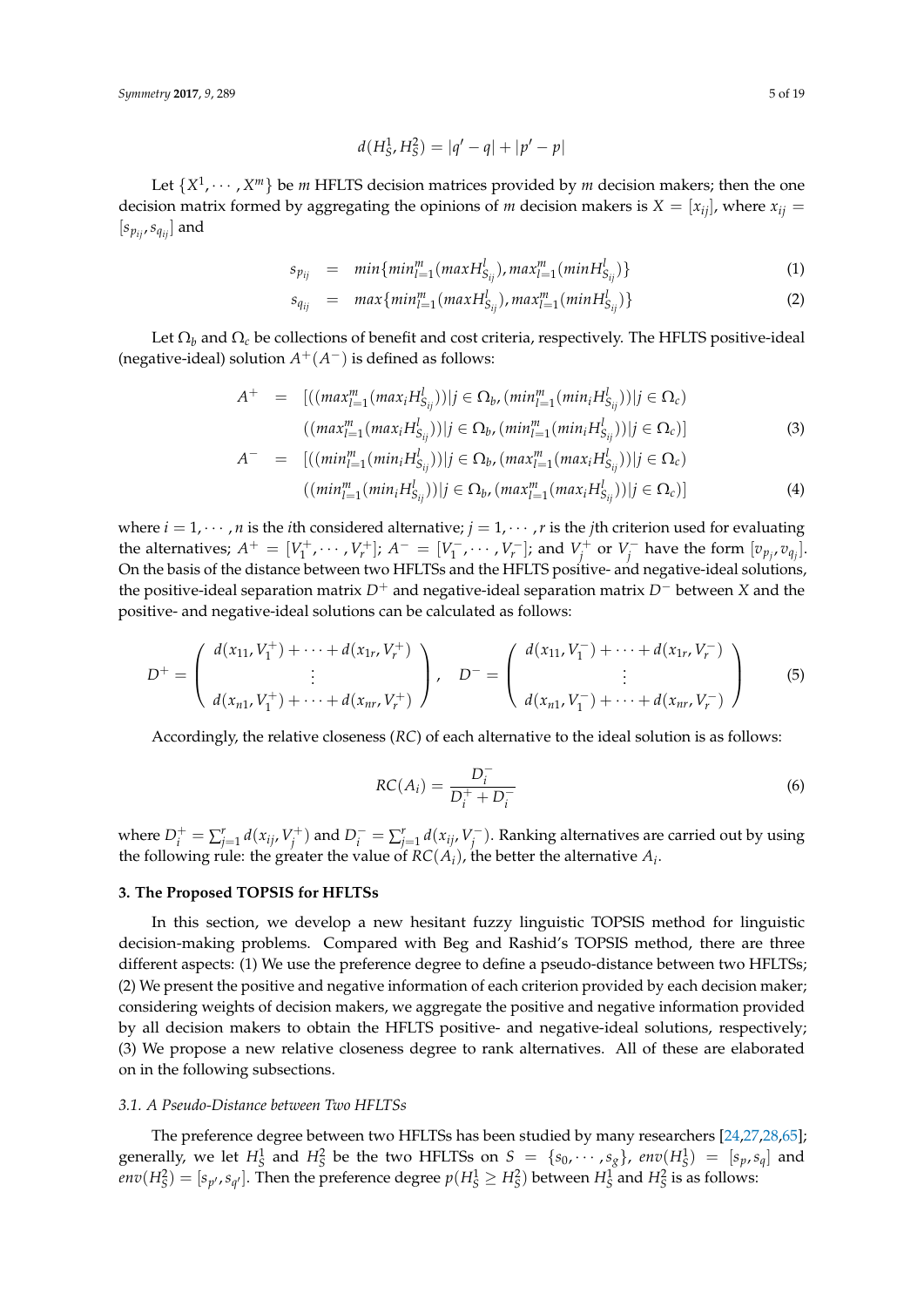<span id="page-5-0"></span>
$$
p(H_S^1 \ge H_S^2) = \max\{1 - \max\{\frac{q' - p}{(q - p) + (q' - p')}, 0\}, 0\}
$$
\n(7)

For example, let  $S = \{nothing(s_0), very low(s_1), low(s_2), medium(s_3), high(s_4), very high\}$  $(s_5)$ , perfect  $(s_6)$ . For HFLTSs  $H_S^1 = \{s_3, s_4, s_5\}$  and  $H_S^2 = \{s_2, s_3, s_4\}$ ,  $env(H_S^1) = [s_3, s_5]$  and  $env(H_S^2) = [s_2, s_4]$ ; then

$$
p(H_S^1 \ge H_S^2) = \max\{1 - \max\{\frac{4-3}{2+2}, 0\}, 0\} = \frac{3}{4}
$$

Formally, the preference degree between two HFLTSs has the following properties:  $(1) 0 \le p(H_S^1 \ge H_S^2) \le 1$ ; (2)  $p(H_S^1 \ge H_S^2) + p(H_S^2 \ge H_S^1) = 1$ ; (3) if  $q' \le p$ , then  $p(H_S^1 \ge H_S^2) = 1$ ; (4) if  $q \leq p'$ , then  $p(H_S^1 \geq H_S^2) = 0$ .

**Definition 2.** Let  $H_S^1$  and  $H_S^2$  be any two HFLTSs on  $S = \{s_0, \dots, s_g\}$  and the HFLTS  $H_S$  on S be the *reference set; then we define the following:*

<span id="page-5-1"></span>
$$
d(H_S^1, H_S^2) = |p(H_S^1 \ge H_S) - p(H_S^2 \ge H_S)|
$$
\n(8)

Intuitively,  $d(H_S^1, H_S^2)$  is the difference of preference degrees between two HFLTSs  $(H_S^1$  and  $H_S^2)$ and the the reference set *HS*. According to Equations [\(7\)](#page-5-0) and [\(8\)](#page-5-1), we have the following property:

<span id="page-5-2"></span>**Proposition 1.** Let  $H_S^1$ ,  $H_S^2$  and  $H_S^3$  be HFLTSs on  $S = \{s_0, \cdots, s_g\}$  and the HFLTS  $H_S$  on S be the reference *set; then*

- 1.  $d(H_S^1, H_S^2) \geq 0;$ 2.  $d(H_S^1, H_S^2) = d(H_S^2, H_S^1);$
- 3.  $d(H_S^1, H_S^2) \leq d(H_S^1, H_S^3) + d(H_S^3, H_S^2).$

**Proof.** According to Equation [\(8\)](#page-5-1),  $d(H_S^1, H_S^2) \ge 0$  and  $d(H_S^1, H_S^2) = d(H_S^2, H_S^1)$  is apparent. Here, we prove Proposition [1.](#page-5-2) as follows:

$$
d(H_S^1, H_S^2) = |p(H_S^1 \ge H_S) - p(H_S^2 \ge H_S)|
$$
  
\n
$$
= |p(H_S^1 \ge H_S) - p(H_S^3 \ge H_S) + p(H_S^3 \ge H_S) - p(H_S^2 \ge H_S)|
$$
  
\n
$$
\le |p(H_S^1 \ge H_S) - p(H_S^3 \ge H_S)| + |p(H_S^3 \ge H_S) - p(H_S^2 \ge H_S)|
$$
  
\n
$$
= d(H_S^1, H_S^3) + d(H_S^3, H_S^2)
$$

That is,  $d(H_S^1, H_S^2) \le d(H_S^1, H_S^3) + d(H_S^3, H_S^2)$  holds.

Proposition [1](#page-5-2) means that  $d(H_S^1, H_S^2)$  is the pseudo-distance between HFLTSs  $H_S^1$  and  $H_S^2$  on  $S = \{s_0, \dots, s_g\}$ . In fact, we let  $env(H_S^1) = [s_p, s_q]$ ,  $env(H_S^2) = [s_{p'}, s_{q'}]$  and  $env(H_S) = [s_{p_0}, s_{q_0}]$ . According to Equation [\(8\)](#page-5-1), if  $H_S^1 = H_S^2$ , then  $d(H_S^1, H_S^2) = 0$  is apparent. If  $d(H_S^1, H_S^2) = 0$ , we have  $p(H_S^1 \geq H_S) = p(H_S^2 \geq H_S)$ , and according to Equation [\(7\)](#page-5-0), we have

$$
max\{1 - max\{\frac{q_0 - p}{(q - p) + (q_0 - p_0)}, 0\}, 0\} = max\{1 - max\{\frac{q_0 - p'}{(q' - p') + (q_0 - p_0)}, 0\}, 0\}
$$

If  $p \neq p'$ ,  $q_0 \leq p$  and  $q_0 \leq p'$ , then  $p(H_S^1 \geq H_S) = p(H_S^2 \geq H_S) = 1$ ; this means that  $d(H_S^1, H_S^2) = 0$  if and only if  $H_S^1 = H_S^2$  does not always hold. As a special case, in Equation [\(8\)](#page-5-1), we consider the condition  $H_S^2 = H_S$ , that is, the pseudo-distance between HFLTS  $H_S^1$  and the reference set  $H_S$ . According to property 2 of the preference degree,  $p(H_S^2 \ge H_S) + p(H_S \ge H_S^2) = 1$ ; thus  $2p(H_S \ge H_S) = 1$ , that is,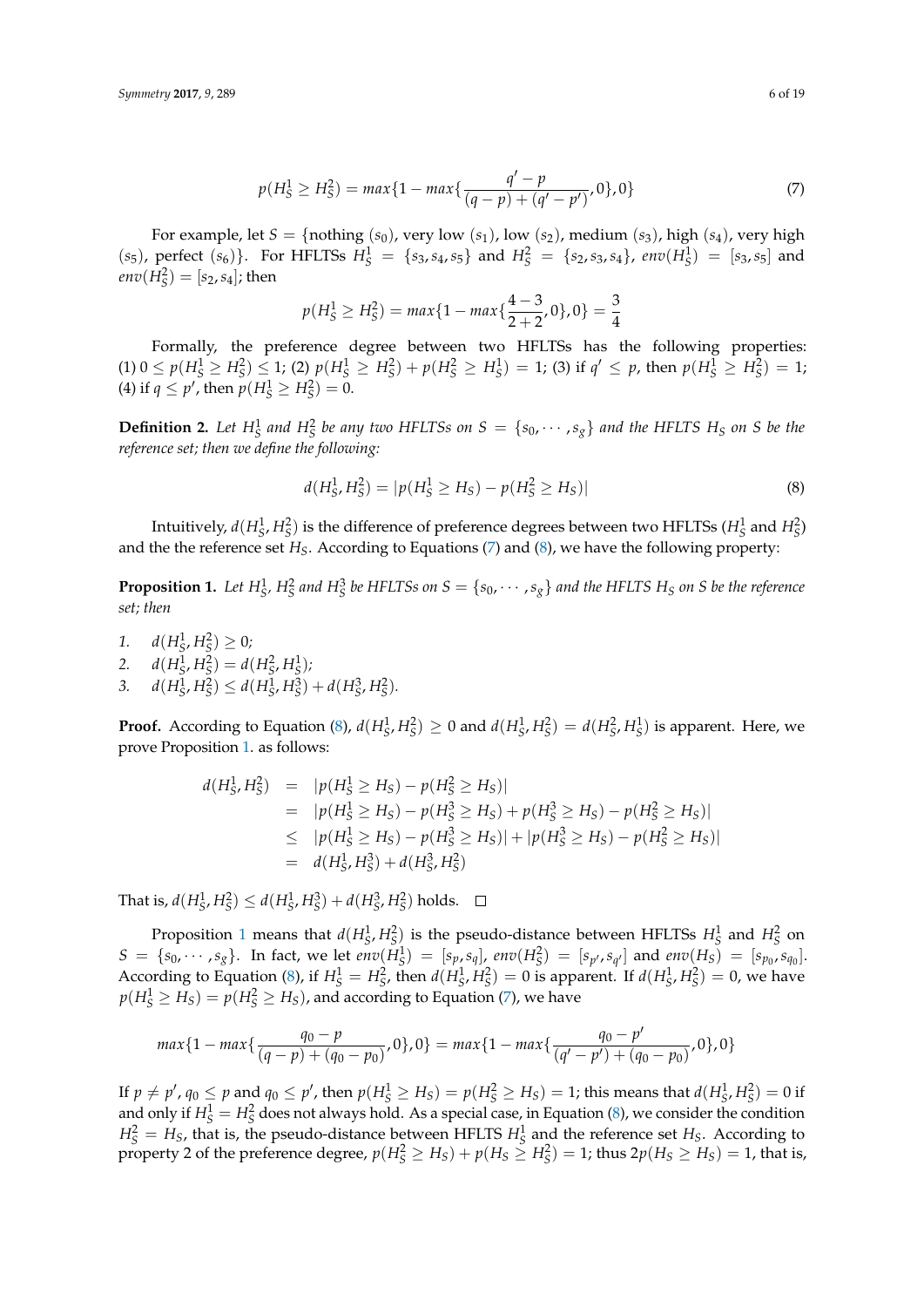$p(H_S \geq H_S) = 0.5$ , and hence the pseudo-distance between  $H_S^1$  and the reference set  $H_S$  is reduced as follows:

<span id="page-6-0"></span>
$$
d(H_S^1, H_S) = |p(H_S^1 \ge H_S) - p(H_S \ge H_S)| = |p(H_S^1 \ge H_S) - 0.5|
$$
  
= 
$$
\begin{cases} 0.5, & \text{if } q_0 \le p \text{ or } q \le p_0 \\ |\frac{q-p_0}{(q-p)+(q_0-p_0)} - 0.5|, & \text{otherwise} \end{cases}
$$
(9)

Accordingly, we can develop an ordering of HFLTSs on  $S = \{s_0, \dots, s_g\}$  on the basis of the reference set; that is, for any two HFLTSs  $H_S^1$  and  $H_S^2$  on  $S = \{s_0, \dots, s_g\}$  and the reference set  $H_S$ ,  $H_S^1 \succeq_{H_S} H_S^2$  if and only if  $d(H_S^1, H_S) \leq d(H_S^2, H_S)$ . Intuitively, the order  $\succeq_{H_S}$  on HFLTSs means that the closer the HFLTS  $H_S^1$  is to the reference set  $H_S$ , the bigger  $H_S^1$  is. According to Equation [\(9\)](#page-6-0), it can be easily proved that the order  $\succeq_{H_S}$  on HFLTSs is a pre-order, that is,  $\succeq_{H_S}$  satisfies the following:

- 1. The reflexive property:  $H_S^1 \succeq_{H_S} H_S^1$ .
- 2. Transitivity: if  $H_S^1 \succeq_{H_S} H_S^2$  and  $H_S^2 \succeq_{H_S} H_S^3$ , then  $H_S^1 \succeq_{H_S} H_S^3$ .

We note that if  $HF_S$  is the set of all HFLTSs on  $S = \{s_0, \cdots, s_g\}$ , then  $(HF_S, \succeq_{H_S})$  is a pre-order set.

**Example 2.** Let  $S = \{nothing | s \in S \mid s \in S \}$  (*s*<sub>0</sub>), very low  $(s_1)$ , low  $(s_2)$ , medium  $(s_3)$ , high  $(s_4)$ , very high  $(s_5)$ , perfect  $(s_6)$ . For the HFLTSs  $H_S^1 = \{s_3, s_4, s_5\}$  and  $H_S^2 = \{s_2, s_3, s_4\}$ , and env $(H_S^1) = [s_3, s_5]$  and env $(H_S^2) =$  $[s_2, s_4]$ *, suppose the reference set*  $H_S = \{s_4, s_5\}$  *and env* $(H_S) = [s_4, s_5]$ *. According to Equation [\(9\)](#page-6-0), we* have  $d(H_S^1,H_S) = |\frac{5-4}{(5-3)+(5-4)}-0.5| = \frac{1}{6}$  and  $d(H_S^2,H_S) = 0.5$ , that is,  $H_S^1 \succeq_{H_S} H_S^2$  as a result of  $d(H_S^1, H_S) = \frac{1}{6} < d(H_S^2, H_S) = 0.5.$ 

#### <span id="page-6-4"></span>*3.2. The HFLTS Positive- and Negative-Ideal Solutions*

A group multi-criteria hesitant fuzzy linguistic decision-making problem is described as follows: *m* decision makers  $M = \{d_1, \dots, d_m\}$  are asked to assess *n* alternatives  $A = \{a_1, \dots, a_n\}$  with respect to *r* criteria  $C = \{c_1, \dots, c_r\}$  by using HFLTSs on  $S = \{s_0, \dots, s_g\}$ ; formally, decision maker  $d_i(i = 1, \dots, m)$  provides the decision matrix to express his or her assessments, that is,

$$
D_i = (e_{jk}^i)_{n \times r} = \begin{array}{c} c_1 & \cdots & c_r \\ a_1 & e_{11}^i & \cdots & e_{1r}^i \\ \vdots & \vdots & \vdots \\ a_n & e_{n1}^i & \cdots & e_{nr}^i \end{array}
$$
 (10)

where  $e^i_{jk} \in HF_S (j \in \{1, \cdots, n\}, k \in \{1, \cdots, r\})$  means that decision maker  $d_i (i = 1, \cdots, m)$  assesses alternative  $a_j$  with respect to criterion  $c_k$  by using the HFLTS  $e^i_{jk}$  on  $S = \{s_0, \cdots, s_g\}$ . On the basis of the decision matrix  $D_i$ , we provide the following definitions.

**Definition 3.** In the decision matrix  $D_i$ , the positive information of each  $c_k$  provided by decision maker  $d_i$  is

<span id="page-6-2"></span>
$$
C_i(c_k) = [max\{min(e_{jk}^i)|j = 1, \cdots, n\}, max\{max(e_{jk}^i)|j = 1, \cdots, n\}]
$$
\n(11)

*The negative information of c<sup>k</sup> provided by decision maker d<sup>i</sup> is*

<span id="page-6-3"></span>
$$
H_i(c_k) = [min\{min(e^i_{jk})|j = 1, \cdots, n\}, min\{max(e^i_{jk})|j = 1, \cdots, n\}]
$$
\n(12)

<span id="page-6-1"></span>**Example 3.** Let  $A = \{a_1, a_2, a_3\}$  be a set of three alternatives,  $C = \{c_1, c_2, c_3\}$  be a set of criteria defined for *each alternative and*  $S = \{nothing | s_0 \}$ , very low  $(s_1)$ , low  $(s_2)$ , medium  $(s_3)$ , high  $(s_4)$ , very high  $(s_5)$ , perfect  $(s<sub>6</sub>)$ *}* be the linguistic term set. The assessments provided by decision maker  $d<sub>i</sub>$  are shown in Table [2.](#page-7-0)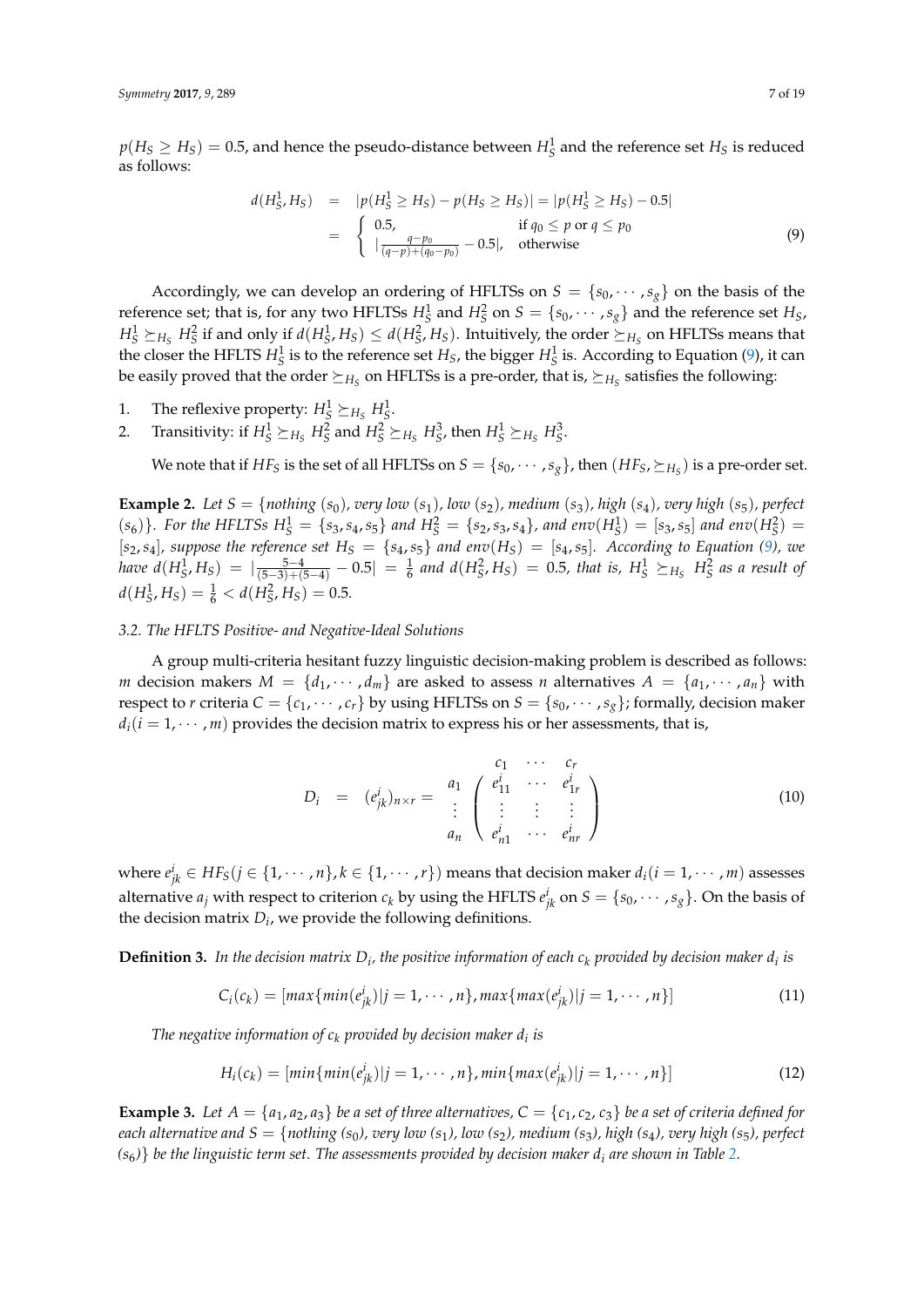<span id="page-7-0"></span>**Table 2.** Assessments of *A* with respect to criteria *C* provided by decision maker *d<sup>i</sup>* .

|    |                | C1                  | $\mathcal{C}$  | $c_3$               |
|----|----------------|---------------------|----------------|---------------------|
| d: | a <sub>1</sub> | $\{s_1, s_2, s_3\}$ | $\{s_4, s_5\}$ | $\{s_3, s_4\}$      |
|    | a,             | $\{s_2, s_3\}$      | $\{s_3, s_4\}$ | $\{s_0, s_1, s_2\}$ |
|    | $a_3$          | $\{s_4, s_5, s_6\}$ | $\{s_1, s_2\}$ | $\{s_4, s_5, s_6\}$ |

For the criterion  $c_1$ , we have  $e_{11}^i = \{s_1, s_2, s_3\}$ ,  $e_{21}^i = \{s_2, s_3\}$  and  $e_{31}^i = \{s_4, s_5, s_6\}$ ; hence  $max\{min(e^i_{j1})|j=1,2,3\} = max\{min\{s_1,s_2,s_3\},min\{s_2,s_3\},min\{s_4,s_5,s_6\}\} = max\{s_1,s_2,s_4\} = s_4,$  $max\{max(e_{j1}^i)|j=1,2,3\} = max\{max\{s_1,s_2,s_3\},max\{s_2,s_3\},max\{s_4,s_5,s_6\}\} = max\{s_3,s_6\} = s_6,$  $min\{min(e_{j1}^i)|j=1,2,3\}=min\{min\{s_1,s_2,s_3\},min\{s_2,s_3\},min\{s_4,s_5,s_6\}\}=min\{s_1,s_2,s_4\}=s_1$  and  $min\{max(e^i_{j1})|j=1,2,3\}=min\{max\{s_1,s_2,s_3\},max\{s_2,s_3\},max\{s_4,s_5,s_6\}\}=min\{s_3,s_6\}=s_3; that$ *is, the positive information and negative information of*  $c_1$  *provided by decision maker*  $d_i$  *are*  $C_i(c_1) = [s_4, s_6]$ *and*  $H_i(c_1) = [s_1, s_3]$ *, respectively.* 

We can notice from Example [3](#page-6-1) that the positive information of  $c_k$  is the optimistic information according to assessments of all alternatives provided by decision maker  $d_i$ ; the negative information of  $c_k$  is the pessimistic information according to assessments of all alternatives provided by decision maker *d<sup>i</sup>* . Compared with Beg and Rashid's method [\[63\]](#page-18-2), Equations [\(1\)](#page-4-1) and [\(2\)](#page-4-1) are aimed at aggregating the opinions of *m* decision makers; the result is the one decision matrix *Xn*×*<sup>r</sup>* . However, Equations [\(11\)](#page-6-2) and [\(12\)](#page-6-3) are used to aggregate the opinions of *n* alternatives provided by decision maker  $d_i$  with respect to the criterion  $c_k$ ; the results are the optimistic information vector  $(C_i(c_1), \cdots, C_i(c_r))$ and the pessimistic information vector  $(H_i(c_1), \cdots, H_i(c_r))$  provided by decision maker  $d_i$  with respect to the criteria.

In a group multi-criteria hesitant fuzzy linguistic decision-making problem, for each criterion  $c_k$ , we denote the positive and negative information of  $c_k$  as  $C_i(c_k) = [s_{p_{ki}}, s_{q_{ki}}]$  and  $H_i(c_k) = [s_{p'_{ki}}, s_{q'_{ki}}]$ provided by decision maker  $d_i(i = 1, \dots, m)$ . We suppose weights  $W = \{w_1, \dots, w_m\}$  of *m* decision makers; then we can use the weighted 2-tuple linguistic aggregation operator [\[66](#page-18-5)[,67\]](#page-18-6) to obtain the positive and negative information of  $c_k$  provided by  $m$  decision makers, that is,

<span id="page-7-1"></span>
$$
C(c_k) = \sum_{i=1}^{m} w_i C_i(c_k) = \sum_{i=1}^{m} w_i [s_{p_{ki}}, s_{q_{ki}}] = [s_{p_k}, s_{q_k}]
$$
\n(13)

$$
H(c_k) = \sum_{i=1}^{m} w_i H_i(c_k) = \sum_{i=1}^{m} w_i [s_{p'_{ki}}, s_{q'_{ki}}] = [s_{p'_{k}}, s_{q'_{k}}]
$$
(14)

where  $p_k = round(\sum_{i=1}^m w_i p_{ki}), q_k = round(\sum_{i=1}^m w_i q_{ki}), p'_k = round(\sum_{i=1}^m w_i p'_{ki})$  and  $q'_k =$ *round*( $\sum_{i=1}^{m} w_i q_{ki}$ ), and *round*(·) is the usual round operation. For example, let the positive information of  $c_1$  be  $C_1(c_1) = [s_3, s_4]$ ,  $C_2(c_1) = [s_4, s_6]$  and  $C_3(c_1) = [s_2, s_5]$ , which are provided by three decision makers with weights  $W = \{0.3, 0.5, 0.2\}$  in a group multi-criteria hesitant fuzzy linguistic decision-making problem; then the positive information of *c*<sup>1</sup> provided by the three decision makers is

$$
C(c_1) = \sum_{i=1}^{3} w_i C_i(c_k) = \sum_{i=1}^{m} w_i [s_{p_{ki}}, s_{q_{ki}}] = [s_{round(\sum_{i=1}^{3} w_i p_{ki})}, s_{round(\sum_{i=1}^{3} w_i q_{ki})}]
$$
  
=  $[s_{round(0.3 \times 3+0.5 \times 4+0.2 \times 2)}, s_{round(0.3 \times 4+0.5 \times 6+0.2 \times 5)}] = [s_{round(3.3)}, s_{round(5.2)}] = [s_3, s_5]$ 

**Definition 4.** In a group multi-criteria hesitant fuzzy linguistic decision-making problem,  $(C(c_1), \cdots, C(c_r))$ and  $(H(c_1), \cdots, H(c_r))$  are called the HFLTS positive-ideal solution (HPIS) and the HFLTS negative-ideal *solution (HNIS), where*  $C(c_k)$  *and*  $H(c_k)$  *(k*  $= 1, \cdots, r$ *) are decided by Equations [\(13\)](#page-7-1) and [\(14\)](#page-7-1), respectively.*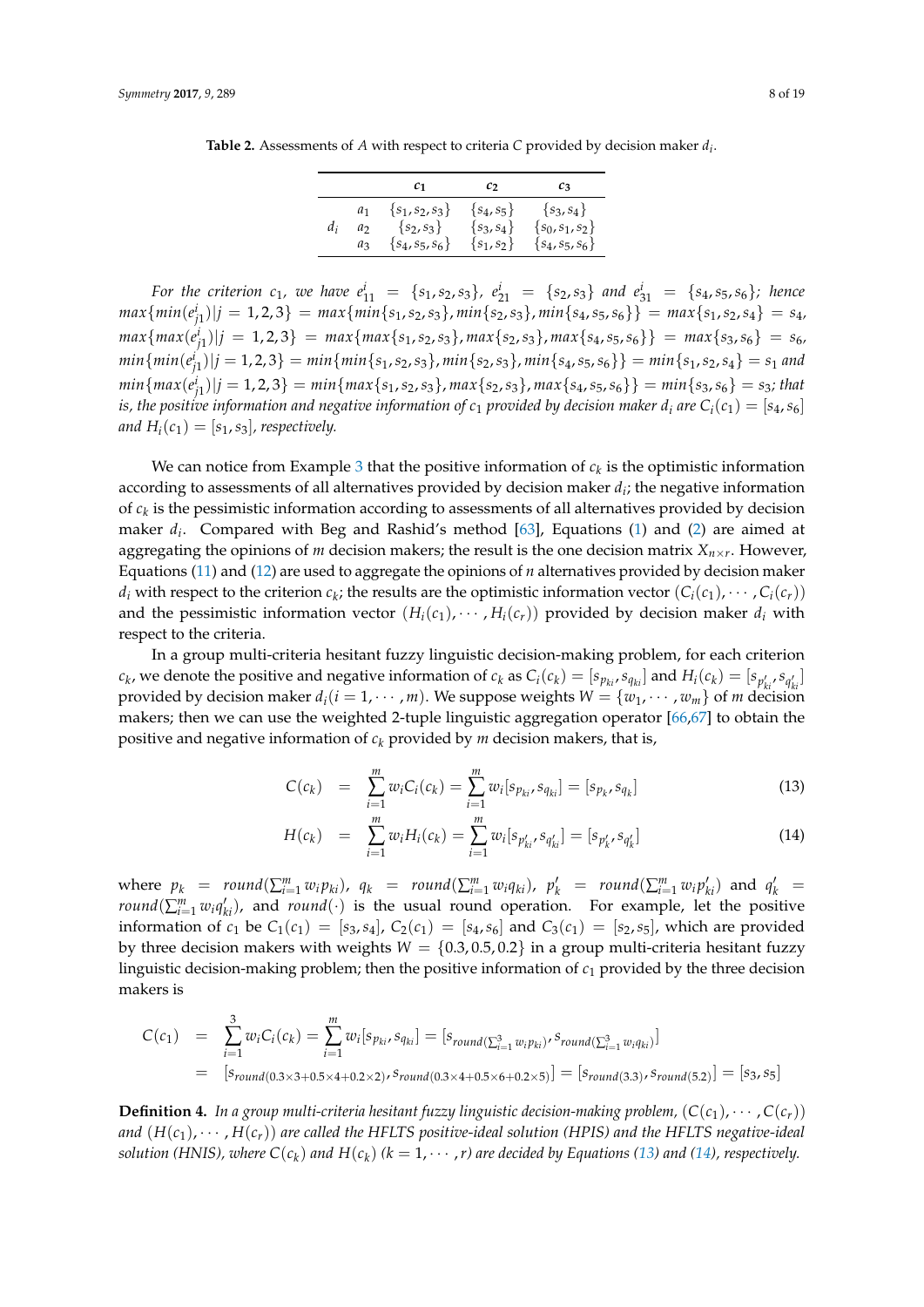#### *3.3. The New Hesitant Fuzzy Linguistic TOPSIS Method*

On the basis of Sections [3.1](#page-4-2) and [3.2,](#page-6-4) we propose a hesitant fuzzy linguistic TOPSIS method that involves the following steps:

**Step 1**: Let *m* decision makers  $M = \{d_1, \dots, d_m\}$  be asked to assess *n* alternatives  $A = \{a_1, \dots, a_n\}$  with respect to *r* criteria  $C = \{c_1, \dots, c_r\}$  by using HFLTSs on  $S = \{s_0, \dots, s_g\}$ ; decision maker  $d_i(i = 1, \cdots, m)$  with weight  $w_i$  provides the decision matrix  $D_i = (e^i_{jk})_{n \times r}$  to express his or her assessments, where  $w_i \geq 0$  and  $\sum_{i=1}^{m} w_i = 1$ .

**Step 2**: For each decision matrix  $D_i = (e^i_{jk})_{n \times r}$ , making use of Equations [\(11\)](#page-6-2) and [\(12\)](#page-6-3), we obtain the positive information  $C_i(c_k) = [s_{p_{ki}}, s_{q_{ki}}]$  and the negative information  $H_i(c_k) = [s_{p'_{ki}}, s_{q'_{ki}}]$  of  $c_k(k = 1, \dots, r)$ . Then we utilize weight  $w_i(i = 1, \dots, m)$  and Equations [\(13\)](#page-7-1) and [\(14\)](#page-7-1) to calculate the positive and negative information  $C(c_k) = [s_{p_k}, s_{q_k}]$  and  $H(c_k) = [s_{p'_k}, s_{q'_k}]$  of each  $c_k (k = 1, \dots, r)$ provided by *m* decision makers; we can obtain the HFLTS positive- and negative-ideal solutions as follows:

<span id="page-8-0"></span>
$$
HPIS = (C(c1), \cdots, C(cr)), HNIS = (H(c1), \cdots, H(cr))
$$
\n(15)

**Step 3**: We calculate the one decision matrix *D* by aggregating assessments of decision makers; that is, we use weights  $(w_1, \dots, w_m)$  and the weighted 2-tuple linguistic aggregation operator to aggregate *m* decision matrices  $(D_1, \cdots, D_m)$ :

<span id="page-8-2"></span>
$$
D = (e_{jk})_{n \times r} = \begin{array}{c} a_1 \\ \vdots \\ a_n \end{array} \begin{pmatrix} c_1 \\ \vdots \\ c_{p_{11}} s_{q_{11}} \end{pmatrix} \cdots \begin{pmatrix} c_r \\ \vdots \\ c_{p_{1r}} s_{q_{1r}} \end{pmatrix} = \begin{array}{c} c_1 \\ \vdots \\ c_1 \\ \vdots \\ c_n \end{array} \begin{pmatrix} c_1 \\ \vdots \\ c_1 \\ \vdots \\ c_n \end{pmatrix} \begin{pmatrix} c_1 \\ \vdots \\ c_1 \\ \vdots \\ c_n \end{pmatrix}
$$
  
\n
$$
= \begin{array}{c} a_1 \\ \vdots \\ a_n \end{array} \begin{pmatrix} \sum_{i=1}^m w_i e_{1i}^i \\ \vdots \\ \sum_{i=1}^m w_i e_{n1}^i \end{pmatrix} \cdots \begin{pmatrix} c_1 \\ \sum_{i=1}^m w_i e_{i1}^i \\ \vdots \\ c_r \\ \vdots \\ c_r \end{pmatrix}
$$
  
\n
$$
= \begin{array}{c} a_1 \\ \vdots \\ a_n \end{array} \begin{pmatrix} \sum_{i=1}^m w_i e_{p_{1i}}^i \sum_{i=1}^m w_i e_{p_{1i}}^i \\ \vdots \\ \sum_{i=1}^m w_i e_{p_{1i}}^i \end{pmatrix} \cdots \begin{pmatrix} c_r \\ \sum_{i=1}^m w_i e_{p_{1i}}^i \\ \vdots \\ c_r \end{pmatrix}
$$
  
\n
$$
= \begin{array}{c} a_1 \\ \vdots \\ a_n \end{array} \begin{pmatrix} \sum_{i=1}^m w_i e_{p_{1i}}^i \sum_{i=1}^m w_i e_{p_{1i}}^i \\ \vdots \\ \sum_{i=1}^m w_i e_{p_{1i}}^i \sum_{i=1}^m w_i e_{q_{1i}}^i \end{pmatrix} \qquad (16)
$$

where  $p_{jk} = round(\sum_{i=1}^{m} w_i p_{jk}^i)$  and  $q_{jk} = round(\sum_{i=1}^{m} w_i q_{jk}^i)$  for every  $j = 1, \dots, n$  and  $k = 1, \dots, r$ , respectively, and  $round(\cdot)$  is the usual round operation.

**Step 4**: On the basis of Equation [\(9\)](#page-6-0) and the HFLTS positive- and negative-ideal solutions of Equation [\(15\)](#page-8-0), we calculate the positive-ideal separation matrix  $D^+$  and the negative-ideal separation matrix *D*<sup>−</sup> between assessments of decision makers and the HFLTS positive- and negative-ideal solutions, that is,

<span id="page-8-1"></span>
$$
D^{+} = \begin{pmatrix} d_{1} & d(e_{11}, C(c_{1})) + \cdots + d(e_{1r}, C(c_{r})) \\ \vdots & \vdots \\ d_{n} & d(e_{n1}, C(c_{1})) + \cdots + d(e_{nr}, C(c_{r})) \end{pmatrix} \tag{17}
$$
\n
$$
D^{-} = \begin{pmatrix} d_{1} & d(e_{11}, H(c_{1})) + \cdots + d(e_{1r}, H(c_{r})) \\ \vdots & \vdots \\ d_{n} & d(e_{n1}, H(c_{1})) + \cdots + d(e_{nr}, H(c_{r})) \end{pmatrix} \tag{18}
$$

where  $d(e_{jk}, C(c_k))$  is the pseudo-distance between  $e_{jk} = [s_{p_{jk}}, s_{q_{jk}}]$  and the reference set  $C(c_k)$ , and  $d(e_{jk}, H(c_k))$  is the pseudo-distance between  $e_{jk}$  and the reference set  $H(c_k)$ .

If we consider weights  $V = \{v_1, \dots, v_r\}$  of *r* criteria such that  $v_k \geq 0$  and  $\sum_{k=1}^r v_k = 1$ , then the positive-ideal separation matrix  $D^+$  and the negative-ideal separation matrix  $D^-$  have the following forms: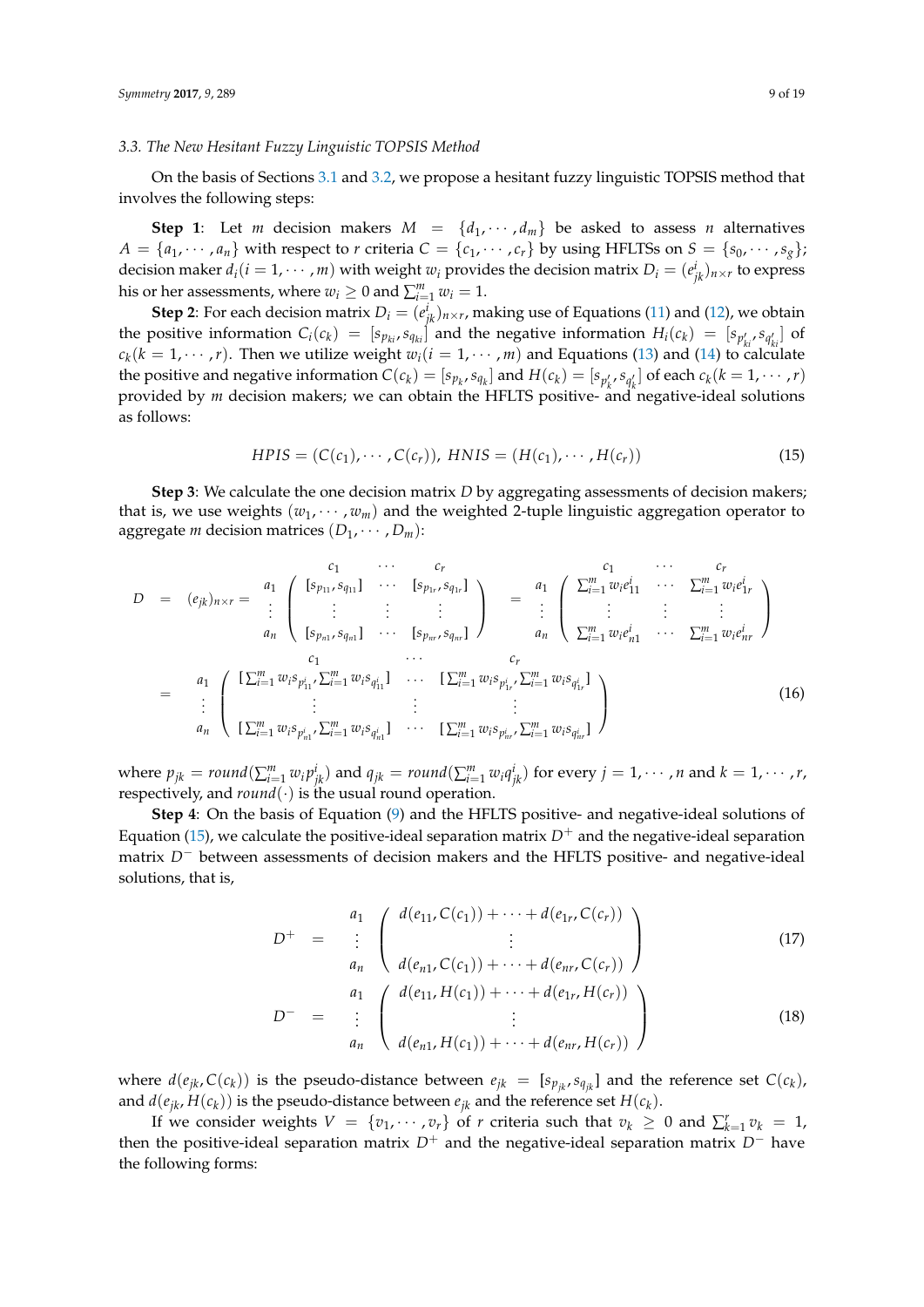<span id="page-9-3"></span>
$$
D^{+} = \begin{array}{c} a_{1} \\ \vdots \\ a_{n} \end{array} \begin{pmatrix} v_{1}d(e_{11}, C(c_{1})) + \cdots + v_{r}d(e_{1r}, C(c_{r})) \\ \vdots \\ v_{1}d(e_{n1}, C(c_{1})) + \cdots + v_{r}d(e_{nr}, C(c_{r})) \end{pmatrix}
$$
  
\n
$$
D^{-} = \begin{array}{c} a_{1} \\ \vdots \\ a_{n} \end{array} \begin{pmatrix} v_{1}d(e_{11}, H(c_{1})) + \cdots + v_{r}d(e_{1r}, H(c_{r})) \\ \vdots \\ v_{1}d(e_{n1}, H(c_{1})) + \cdots + v_{r}d(e_{nr}, H(c_{r})) \end{pmatrix}
$$
 (20)

**Step 5**: The ranking of alternatives in the original TOPSIS method is based on "the shortest distance from the positive-ideal solution and the farthest from the negative-ideal solution"; formally, this is also fulfilled by the relative closeness degree of each alternative in the existing TOPSIS methods. In the paper, on the basis of *D*<sup>+</sup> and *D*−, we provide the following relative closeness degree *RC*(*aj*) of each alternative:

<span id="page-9-1"></span>
$$
D_j^+ = d(e_{j1}, C(c_1)) + \dots + d(e_{jr}, C(c_r)) = \sum_{k=1}^r d(e_{jk}, C(c_k))
$$
\n(21)

$$
D_j^- = d(e_{j1}, H(c_1)) + \cdots + d(e_{jr}, H(c_r)) = \sum_{k=1}^r d(e_{jk}, H(c_k))
$$
\n(22)

$$
D_{min}^+ = min\{D_1^+, \cdots, D_n^+\}, D_{max}^- = max\{D_1^-, \cdots, D_n^-\}\
$$
 (23)

$$
RC(a_j) = \frac{D_{min}^+}{D_j^+} + \frac{D_j^-}{D_{max}^-}
$$
 (24)

Formally, the relative closeness degree  $RC(a_j)$  of each alternative  $a_j$  is in [0, 2]. More importantly, *RC*( $a_j$ ) is a monotone function in its components; that is, *RC*( $a_j$ ) is increasing for  $D_j^ \bar{j}^{\scriptscriptstyle \top}$  and decreasing for  $D_j^+$ . This is coincidental with "the shortest distance from the positive-ideal solution and the farthest from the negative-ideal solution".

**Step 6**: Rank all the alternatives  $a_i$  ( $j = 1, \dots, n$ ) according to the relative closeness degree  $RC(a_i)$ . The greater the value  $RC(a_j)$ , the better the alternative  $a_j$ ; that is, for any  $j, j' \in \{1, \dots, n\}$ ,  $a_j \succeq a_{j'}$  if and only if  $RC(a_j) \geq RC(a_{j'})$ .

On the basis of the above-mentioned six steps, we provide the following algorithm to implement the new hesitant fuzzy linguistic TOPSIS method to solve hesitant fuzzy linguistic group multi-criteria decision-making problems.

#### <span id="page-9-0"></span>**4. Numerical Example**

In this section, we utilize an example to illustrate the practicality of the new hesitant fuzzy linguistic TOPSIS method, and compare it with Rodriguez's method [\[24\]](#page-16-3), Beg and Rashid's method [\[63\]](#page-18-2) and Liao's method [\[45\]](#page-17-13).

<span id="page-9-2"></span>**Example 4.** Let  $A = \{a_1, a_2, a_3\}$  be a set of three alternatives and  $C = \{c_1, c_2, c_3\}$  be a set of criteria defined *for each alternative. Three decision makers*  $M = \{d_1, d_2, d_3\}$  *with weights*  $W = \{0.3, 0.5, 0.2\}$  *use linguistic terms*  $S = \{nothing(s_0), \text{very low } (s_1), \text{low } (s_2), \text{medium } (s_3), \text{high } (s_4), \text{very high } (s_5), \text{perfect } (s_6) \}$  *to assess three alternatives with respect to three criteria (shown in Table [3\)](#page-10-0).*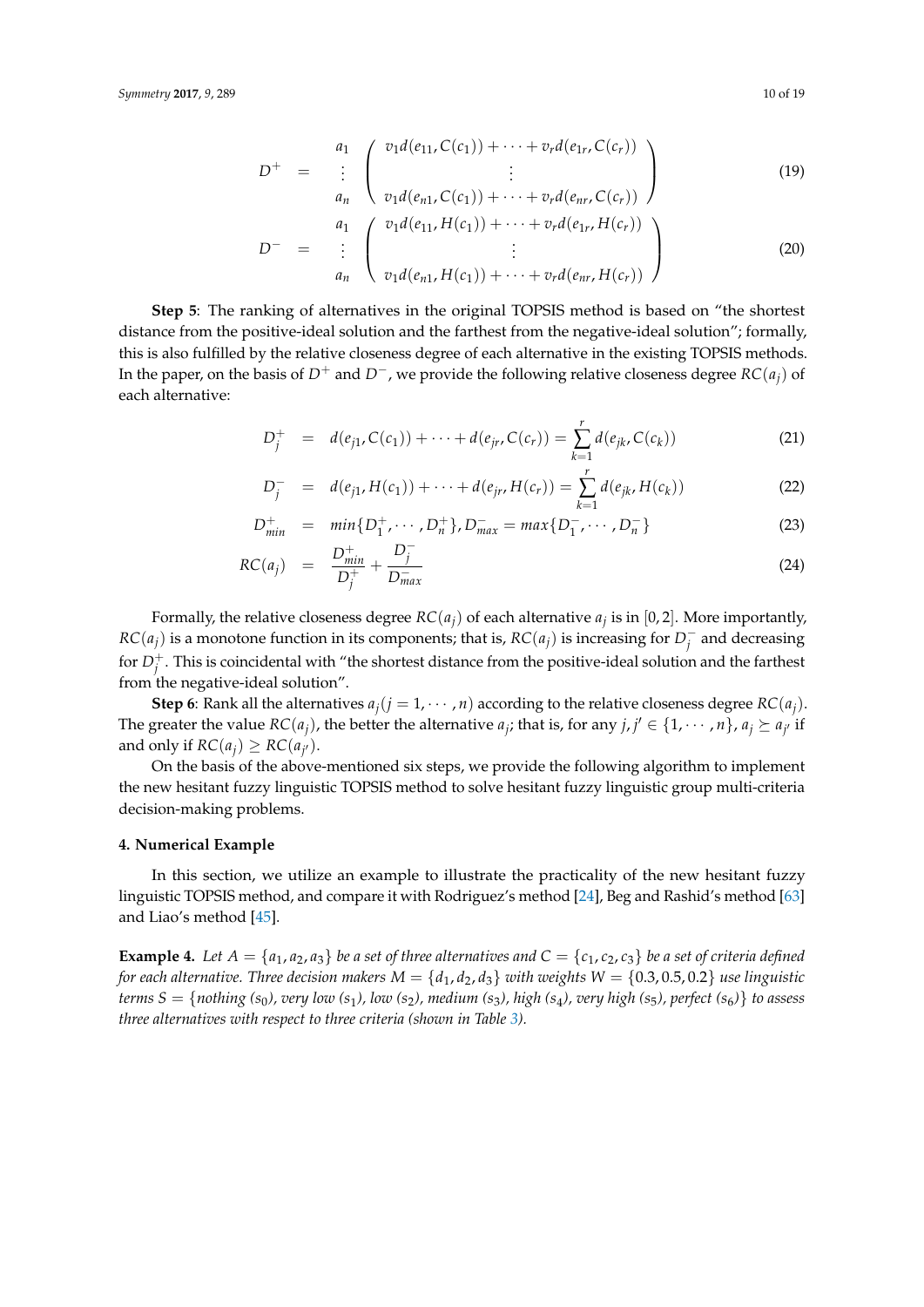|            |       | c <sub>1</sub>      | c <sub>2</sub>      | c <sub>3</sub>      |
|------------|-------|---------------------|---------------------|---------------------|
|            | $a_1$ | $\{s_4, s_5, s_6\}$ | $\{s_5, s_6\}$      | $\{s_4, s_5, s_6\}$ |
| $d_1(0.3)$ | $a_2$ | $\{s_4,s_5,s_6\}$   | $\{s_4, s_5, s_6\}$ | $\{s_1, s_2, s_3\}$ |
|            | $a_3$ | $\{s_5, s_6\}$      | $\{s_4, s_5, s_6\}$ | $\{s_6\}$           |
|            | $a_1$ | $\{s_4, s_5\}$      | $\{s_5, s_6\}$      | $\{s_3, s_4, s_5\}$ |
| $d_2(0.5)$ | $a_2$ | $\{s_3, s_4, s_5\}$ | $\{s_4, s_5\}$      | $\{s_2, s_3\}$      |
|            | $a_3$ | $\{s_2, s_3, s_4\}$ | $\{s_3, s_4\}$      | $\{s_4, s_5\}$      |
|            | $a_1$ | $\{s_3, s_4\}$      | $\{s_4, s_5\}$      | $\{s_5, s_6\}$      |
| $d_3(0.2)$ | a2    | $\{s_5, s_6\}$      | $\{s_3, s_4\}$      | $\{s_3, s_4\}$      |
|            | $a_3$ | $\{s_4, s_5\}$      | $\{s_3, s_4, s_5\}$ | $\{s_5, s_6\}$      |

<span id="page-10-0"></span>**Table 3.** The hesitant fuzzy linguistic assessments of alternatives provided by decision makers.

*By using the new hesitant fuzzy linguistic TOPSIS method (Algorithm [1\)](#page-12-0), the hesitant fuzzy linguistic group multi-criteria decision making can be carried out as follows:*

*(1) On the basis of Table [3,](#page-10-0) we can obtain three decision matrices provided by the three decision makers, as follows:*

$$
D_1 = \begin{pmatrix} [s_4, s_6] & [s_5, s_6] & [s_4, s_6] \\ [s_4, s_6] & [s_4, s_6] & [s_1, s_3] \\ [s_5, s_6] & [s_4, s_6] & [s_6, s_6] \end{pmatrix}, D_2 = \begin{pmatrix} [s_4, s_5] & [s_5, s_6] & [s_3, s_5] \\ [s_3, s_5] & [s_4, s_5] & [s_2, s_3] \\ [s_2, s_4] & [s_3, s_4] & [s_4, s_5] \end{pmatrix}
$$
  

$$
D_3 = \begin{pmatrix} [s_3, s_4] & [s_4, s_5] & [s_5, s_6] \\ [s_5, s_6] & [s_3, s_4] & [s_3, s_4] \\ [s_4, s_5] & [s_3, s_5] & [s_5, s_6] \end{pmatrix}
$$

*(2) On the basis of Equations [\(11\)](#page-6-2)–[\(14\)](#page-7-1), we can calculate the positive and negative information of each criterion provided by the three decision makers. For example, for criterion c*1*, the positive and negative information provided by decision maker*  $d_1$  *are*  $C_1(c_1) = [max\{s_4, s_5\}, max\{s_6\}] =$  $[s_5, s_6]$  and  $H_1(c_1) = [min\{s_4, s_5\}, min\{s_6\}] = [s_4, s_6]$ ; similarly,  $C_2(c_1) = [s_4, s_5]$ ,  $H_2(c_1) =$  $[s_2, s_4]$ ,  $C_3(c_1) = [s_5, s_6]$  *and*  $H_3(c_1) = [s_3, s_4]$ *. Making use of the weights*  $(0.3, 0.5, 0.2)$ *,*  $we$  obtain  $C(c_1) = [s_{round(0.3 \times 5+0.5 \times 4+0.2 \times 5)}$ ,  $s_{round(0.3 \times 6+0.5 \times 5+0.2 \times 6)}] = [s_5, s_6]$  and  $H(c_1)$  $[s_{round(0.3\times4+0.5\times2+0.2\times3)}, s_{round(0.3\times6+0.5\times4+0.2\times4)}] = [s_3, s_5]$ ; the others are shown in Table [4.](#page-10-1)

<span id="page-10-1"></span>**Table 4.** The positive and negative information of each criterion provided by decision makers.

|            |              | c <sub>1</sub> | c <sub>2</sub>          | $c_3$                   |
|------------|--------------|----------------|-------------------------|-------------------------|
| $d_1(0.3)$ | $C_1$        | $[s_5,s_6]$    | $[s_5,s_6]$             | $[s_6,s_6]$             |
|            | $H_{\rm 1}$  | $[s_4,s_6]$    | $[s_4,s_6]$             | $[s_1,s_3]$             |
| $d_2(0.5)$ | Cэ           | $[s_4,s_5]$    | $\left[ s_5,s_6\right]$ | $\left[ s_4,s_5\right]$ |
|            | $_{\rm H_2}$ | $[s_2,s_4]$    | $\left[ s_3,s_4\right]$ | $[s_2,s_3]$             |
| $d_3(0.2)$ | C3           | $[s_5,s_6]$    | $\left[ s_4,s_5\right]$ | $\left[ s_5,s_6\right]$ |
|            | $_{H_3}$     | $[s_3,s_4]$    | $\left[ s_3,s_4\right]$ | $\left[ s_3,s_4\right]$ |
|            | C            | $[s_5,s_6]$    | $[s_5,s_6]$             | $\left[ s_5,s_6\right]$ |
|            | Н            | $[s_3, s_5]$   | $\left[ s_3,s_5\right]$ | $[s_2,s_3]$             |

*(3) On the basis of the weights* (0.3, 0.5, 0.2)*, we aggregate D*1*, D*<sup>2</sup> *and D*<sup>3</sup> *to obtain the one decision matrix D, that is,*

$$
D = 0.3D_1 + 0.5D_2 + 0.2D_3 = \begin{pmatrix} [s_4, s_5] & [s_5, s_6] & [s_4, s_6] \\ [s_4, s_6] & [s_4, s_5] & [s_2, s_3] \\ [s_3, s_5] & [s_3, s_5] & [s_5, s_6] \end{pmatrix}
$$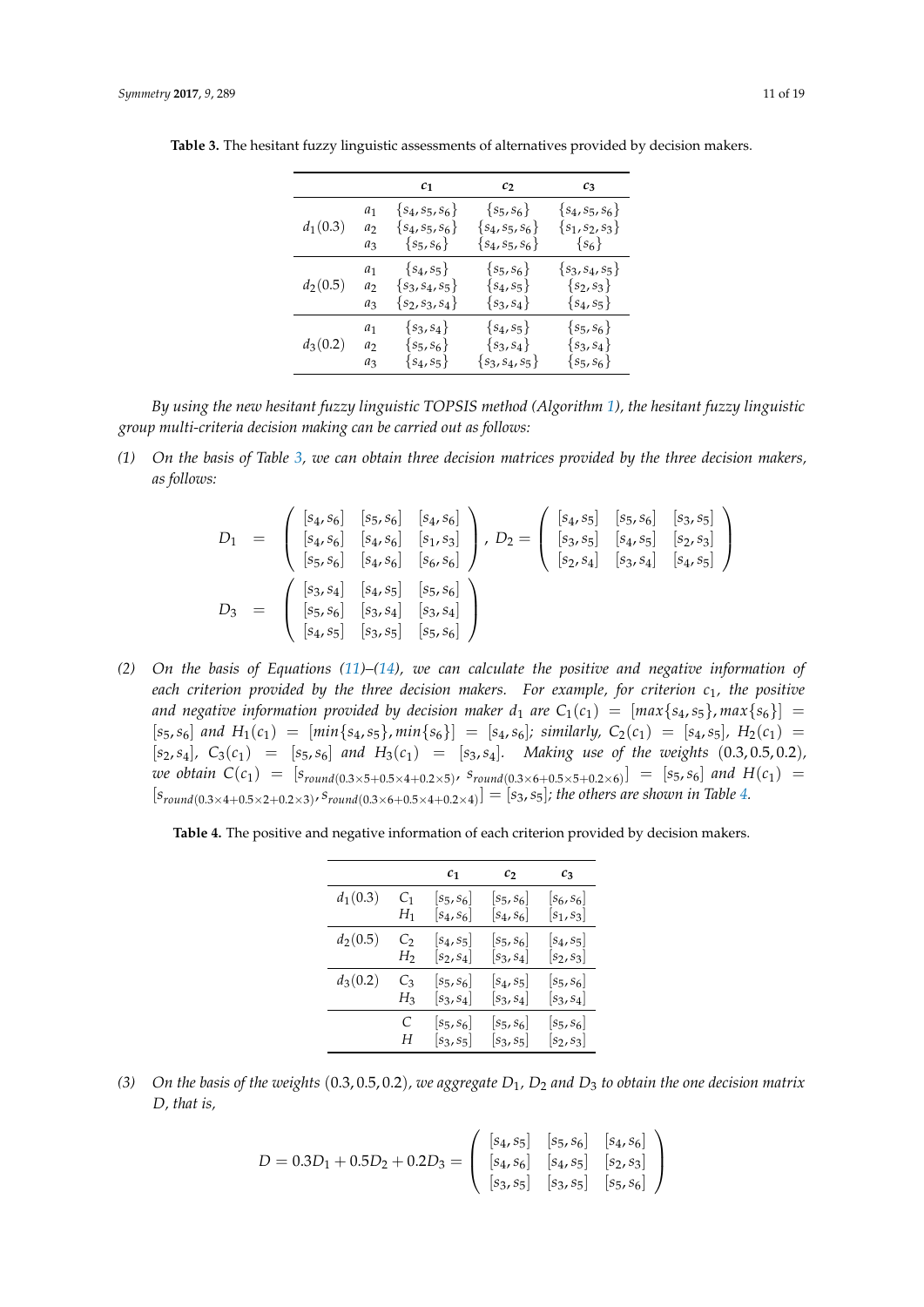*(4) On the basis of the one decision matrix D and the HFLTS positive- and negative-ideal solutions*  $HPIS = ([s_5, s_6], [s_5, s_6], [s_5, s_6])$  *and*  $HNIS = ([s_3, s_5], [s_3, s_5], [s_2, s_3])$ *, we use Equations* [\(9\)](#page-6-0), [\(17\)](#page-8-1) and [\(18\)](#page-8-1) to calculate the positive- and negative-ideal separation matrices  $D^+$  and *D*−*, that is,*

$$
D^{+} = \begin{pmatrix} d([s_{4}, s_{5}], [s_{5}, s_{6}]) + d([s_{5}, s_{6}], [s_{5}, s_{6}]) + d([s_{4}, s_{6}], [s_{5}, s_{6}]) \\ d([s_{4}, s_{6}], [s_{5}, s_{6}]) + d([s_{4}, s_{5}], [s_{5}, s_{6}]) + d([s_{2}, s_{3}], [s_{5}, s_{6}]) \\ d([s_{3}, s_{5}], [s_{5}, s_{6}]) + d([s_{3}, s_{5}], [s_{5}, s_{6}]) + d([s_{5}, s_{6}], [s_{5}, s_{6}]) \end{pmatrix}
$$
  

$$
\dot{=} \begin{pmatrix} 0.5 + 0 + 0.17 \\ 0.17 + 0.5 + 0.5 \\ 0.5 + 0.5 + 0 \end{pmatrix} = \begin{pmatrix} 0.67 \\ 1.17 \\ 1 \end{pmatrix}
$$

$$
D^{-} = \begin{pmatrix} d([s_4, s_5], [s_3, s_5]) + d([s_5, s_6], [s_3, s_5]) + d([s_4, s_6], [s_2, s_3]) \\ d([s_4, s_6], [s_3, s_5]) + d([s_4, s_5], [s_3, s_5]) + d([s_2, s_3], [s_2, s_3]) \\ d([s_3, s_5], [s_3, s_5]) + d([s_3, s_5], [s_3, s_5]) + d([s_5, s_6], [s_2, s_3]) \end{pmatrix}
$$
  
= 
$$
\begin{pmatrix} 0.17 + 0.5 + 0.5 \\ 0.25 + 0.17 + 0 \\ 0 + 0 + 0.5 \end{pmatrix} = \begin{pmatrix} 1.17 \\ 0.42 \\ 0.5 \end{pmatrix}
$$

<span id="page-11-0"></span>*(5) On the basis of Equations [\(21\)](#page-9-1)–[\(24\)](#page-9-1), we obtain the relative closeness degrees RC*(*aj*) *of each alternative, which are shown in Table [5.](#page-11-0)*

|                | $D_i^+$ | $D_i^-$                               | $RC(a_i)$                                      |
|----------------|---------|---------------------------------------|------------------------------------------------|
| $a_1$          | 0.67    | 1.17                                  | $\frac{0.67}{0.67} + \frac{1.17}{1.17} = 2$    |
| a <sub>2</sub> | 1.17    | 0.42                                  | $\frac{0.67}{1.17} + \frac{0.42}{1.17} = 0.92$ |
| $a_3$          |         | 0.5                                   | $\frac{0.67}{1} + \frac{0.5}{117} = 1.1$       |
|                |         | $D_{min}^+ = 0.67$ $D_{max}^- = 1.17$ |                                                |

**Table 5.** The relative closeness degrees of alternatives.

*(6) According to*  $RC(a_i)$  *of each alternative in Table* [5,](#page-11-0) *we obtain that the ranking of alternatives is*  $a_1 \succeq a_3 \succeq a_1$  $a_2$ , given that  $RC(a_1) > RC(a_3) > RC(a_2)$ , and that  $a_1$  is the the most satisfying alternative.

In the following, we compare the new hesitant fuzzy linguistic TOPSIS method with Rodriguez's method [\[24\]](#page-16-3), Beg and Rashid's method [\[63\]](#page-18-2) and Liao's method [\[45\]](#page-17-13) by using Example [4,](#page-9-2) in which, because Rodriguez's method and Liao's method are used to carry out the hesitant fuzzy linguistic multi-criteria decision making, we use the decision matrix  $D_1$  provided by decision maker  $d_1$  as the hesitant fuzzy linguistic multi-criteria of decision making for comparison with the three methods. Then we use Beg and Rashid's method in Example [4](#page-9-2) and compare this with the proposed method.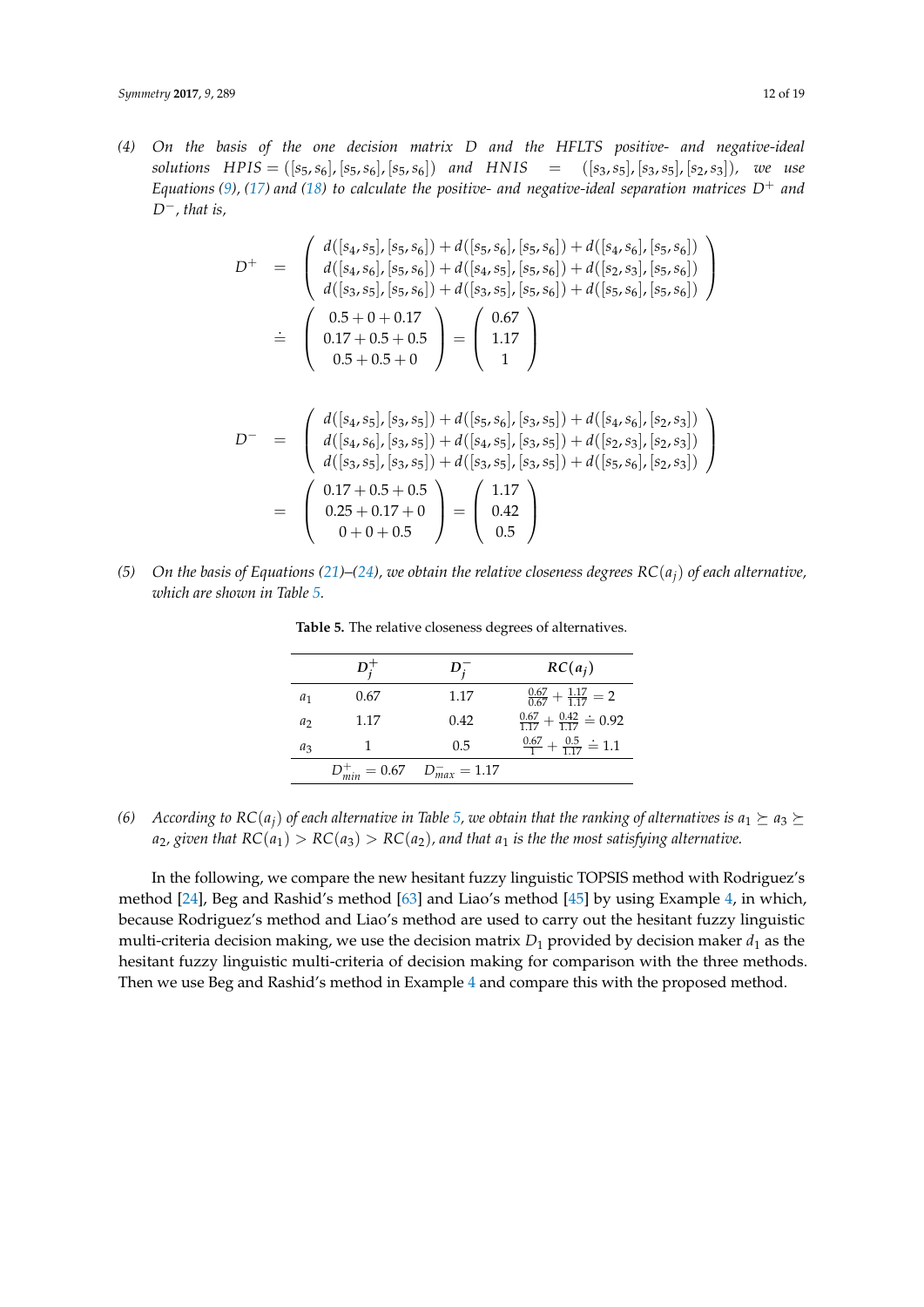#### **Algorithm 1:** The new hesitant fuzzy linguistic TOPSIS method

<span id="page-12-0"></span>**Input** The decision matrix  $D_i = (e_{jk}^i)_{n \times r}$   $(i = 1, \dots, m)$  and weights  $(w_1, \dots, w_m)$  of *m* decision makers. **Output** The ranking of *n* alternatives  $A = \{a_1, \dots, a_n\}$  and the most satisfying alternative A.

**Begin**

**for** each  $i = 1, \dots, m$  and  $k = 1, \dots, r$  **do** 

 $C_i(c_k) = [s_{p_{ki}}, s_{q_{ki}}]$  and  $H_i(c_k) = [s_{p'_{ki}}, s_{q'_{ki}}]$  (in each  $D_i$  by using Equations [\(11\)](#page-6-2) and [\(12\)](#page-6-3) to obtain the positive and negative information)

**end**

**for**  $i = 1$  : *m* and each  $k = 1, \dots, r$  **do** 

 $C(c_k) = [s_{p_k}, s_{q_k}]$  and  $H(c_k) = [s_{p'_k}, s_{q'_k}]$  (using weight  $w_i (i = 1, \dots, m)$ , and Equations [\(13\)](#page-7-1) and [\(14\)](#page-7-1) to obtain the positive and negative information of each *c<sup>k</sup>* )

 $HPIS = (C(c_1), \cdots, C(c_r))$  and  $HNIS = (H(c_1), \cdots, H(c_r))$  (the HFLTS positive- and negative-ideal solutions)

**end**

 $$ 

 $D = \sum_{i=1}^{m} w_i D_i$  (using weight  $w_i$  and Equation [\(16\)](#page-8-2) to obtain the one decision matrix)

**end**  $f$ **or**  $k = 1 : r$  **do** 

 $D^+ = d(D, HPIS)$  and  $D^- = d(D, HNIS)$  (using Equations [\(9\)](#page-6-0), [\(17\)](#page-8-1) and [\(18\)](#page-8-1) or [\(19\)](#page-9-3) and [\(20\)](#page-9-3) to obtain positive- and negative-ideal separation matrices)

**end** for  $j = 1 : n$  do *D* + *min* and *<sup>D</sup>*<sup>−</sup> *max* (in *<sup>D</sup>*<sup>+</sup> and *<sup>D</sup>*<sup>−</sup> using Equation [\(23\)](#page-9-1))  $RC(a_j) = \frac{D_{min}^+}{D_j^+} + \frac{D_j^-}{D_{max}^-}$  (using Equation [\(24\)](#page-9-1) to obtain the relative closeness degree of each alternative) **end Output** *A* = { $a_j | \forall j' \in \{1, \cdots, n\}$ ,  $RC(a_j) ≥ RC(a_{j'})\}$ **end**

#### *4.1. Comparison with Rodriguez's and Liao's Methods*

Rodriguez's method is also called the symbolic aggregation-based method [\[24\]](#page-16-3) and Liao's method is called the hesitant fuzzy linguistic VIKOR (HFL-VIKOR) method [\[45\]](#page-17-13); here, we use the decision matrix  $D_1$  provided by decision maker  $d_1$  in Example [4](#page-9-2) to show the symbolic aggregation-based method, the HFL-VIKOR method and the proposed method, and carry out a comparison of the three methods, as follows:

(1) The positive- and negative-ideal solutions: The symbolic aggregation-based method utilizes min−upper and max−lower operators to construct the core information of each alternative. For example, for  $a_1$  of the decision matrix  $D_1$ , the min bounds of  $c_1$ ,  $c_2$  and  $c_3$  are  $s_4$ ,  $s_5$  and  $s_4$ ; thus the min−upper of *a*<sup>1</sup> is *s*5. The max bounds of *c*1, *c*<sup>2</sup> and *c*<sup>3</sup> are *s*6, *s*<sup>6</sup> and *s*6; thus the max−lower of  $a_1$  is  $s_6$ , and hence the core information of  $a_1$  is  $[s_5, s_6]$ . Intuitively, the core information reduces HFLTSs of each alternative with respect to the criteria into a linguistic interval.

The HFL-VIKOR method utilizes the score function and the variance function of HFLTSs [\[45\]](#page-17-13) to rank HFLTSs of all alternatives with respect to each criterion; for example, for  $c_3$  of the decision matrix  $D_1$ , according to the score functions and the variance functions of  $[s_4, s_6]$ ,  $[s_1, s_3]$  and  $[s_6, s_6]$ , we obtain  $[s_6, s_6] > [s_4, s_6] > [s_1, s_3]$ ; hence the positive- and negative-ideal solutions of  $c_3$  in the decision matrix  $D_1$  are  $[s_6, s_6]$  and  $[s_1, s_3]$ , respectively.

The proposed method uses Equations [\(11\)](#page-6-2) and [\(12\)](#page-6-3) to obtain the positive and negative information of each criterion. Intuitively, the positive information of each criterion in the decision matrix *D*<sup>1</sup> is also the optimistic information of all the alternatives provided by decision maker  $d_1$ , and the negative information of each criterion is the pessimistic information of all the alternatives, which can be understood as the positive- and negative-ideal solutions provided by decision maker *d*1. Table [6](#page-13-0) shows the comparison of the three methods.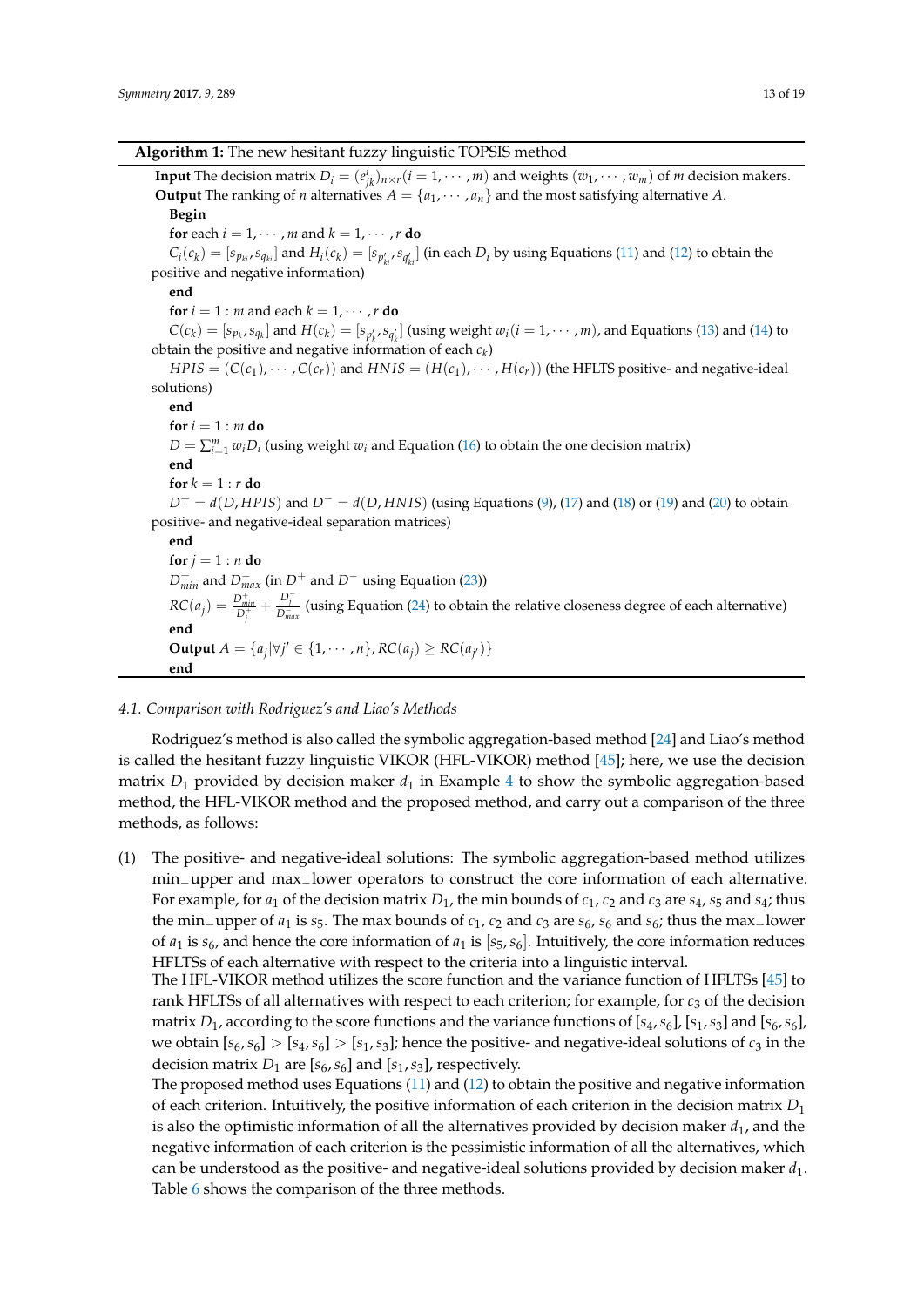<span id="page-13-0"></span>

|                     | The Positive-Ideal Solution            | The Negative-Ideal Solution            | The Core Information                   |
|---------------------|----------------------------------------|----------------------------------------|----------------------------------------|
| The method [24]     |                                        |                                        | $([s_5, s_6], [s_3, s_4], [s_6, s_6])$ |
| The method [45]     | $([s_5, s_6], [s_5, s_6], [s_6, s_6])$ | $([s_4, s_6], [s_6, s_6], [s_1, s_3])$ |                                        |
| The proposed method | $([s_5, s_6], [s_5, s_6], [s_6, s_6])$ | $([s_4, s_6], [s_4, s_6], [s_1, s_3])$ | $\overline{\phantom{a}}$               |

**Table 6.** The positive- and negative-ideal solutions of the three methods.

(2) The ranking of alternatives: In the symbolic aggregation-based method, on the basis of the core information of each alternative, a binary preference relation  $p(a_j > a_{j'})$  between two alternatives is calculated on the basis of Equation [\(7\)](#page-5-0); then the nondominance degree (NDD*<sup>j</sup>* ) of each alternative is used to obtain the set of nondominated alternatives, which indicates the degree to which alternative  $a_j$  is not dominated by the remaining alternatives.

In the HFL-VIKOR method, the hesitant fuzzy linguistic group utility measure HFLGU*<sup>j</sup>* and the hesitant fuzzy individual regret measure HFLIR*<sup>j</sup>* for the alternative *a<sup>j</sup>* are defined by the hesitant fuzzy linguistic Euclidean *Lp*−metric; then the hesitant fuzzy linguistic compromise measure HFLC*<sup>j</sup>* is established, that is,

$$
HFLC_j = \theta \frac{HFLGU_j - HFLGU^+}{HFLGU^- - HFLGU^+} + (1 - \theta) \frac{HFLIR_j - HFLIR^+}{HFLIR^- - HFLIR^+}
$$

in which,  $HFLGU^+ = min\{ HFLGU_1, HFLGU_2, HFLGU_3 \}$ ,  $HFLGU^- = max\{ HFLGU_1, HFLGU_2,$  $HFLGU<sub>3</sub>$ ,  $HFLIR<sup>+</sup> = min{ HFLIR<sub>1</sub>, HFLIR<sub>2</sub>, HFLIR<sub>3</sub>}$  and  $HFLIR<sup>-</sup> = max{ HFLIR<sub>1</sub>, HFLIR<sub>2</sub> }$ HFLIR<sub>3</sub>};  $\theta \in [0, 1]$  is the weight of the strategy of the majority of the criteria or the maximum overall utility. By ranking  $\mathrm{HFLGU}_{j}$ ,  $\mathrm{HFLIR}_{j}$  and  $\mathrm{HFLC}_{j}$  in descending order, the final optimal solution should be that which makes these measures attain the minimum values.

In the proposed method, positive- and negative-ideal separation matrices *D*<sup>+</sup> and *D*<sup>−</sup> are used to obtain the relative closeness degree  $RC(a_i)$  of each alternative, that is,

$$
D^{+} = \begin{pmatrix} d([s_{4}, s_{6}], [s_{5}, s_{6}]) + d([s_{5}, s_{6}], [s_{5}, s_{6}]) + d([s_{4}, s_{6}], [s_{6}, s_{6}]) d([s_{4}, s_{6}], [s_{5}, s_{6}]) + d([s_{4}, s_{6}], [s_{5}, s_{6}]) + d([s_{1}, s_{3}], [s_{6}, s_{6}]) d([s_{5}, s_{6}], [s_{5}, s_{6}]) + d([s_{4}, s_{6}], [s_{5}, s_{6}]) + d([s_{6}, s_{6}], [s_{6}, s_{6}]) \end{pmatrix} \doteq \begin{pmatrix} 0.67 \\ 0.84 \\ 0.17 \end{pmatrix}
$$
  
\n
$$
D^{-} = \begin{pmatrix} d([s_{4}, s_{6}], [s_{4}, s_{6}]) + d([s_{5}, s_{6}], [s_{4}, s_{6}]) + d([s_{4}, s_{6}], [s_{1}, s_{3}]) d([s_{5}, s_{6}], [s_{4}, s_{6}]) + d([s_{4}, s_{6}], [s_{4}, s_{6}]) + d([s_{6}, s_{6}], [s_{1}, s_{3}]) d([s_{5}, s_{6}], [s_{4}, s_{6}]) + d([s_{4}, s_{6}], [s_{4}, s_{6}]) + d([s_{6}, s_{6}], [s_{1}, s_{3}]) \end{pmatrix} \doteq \begin{pmatrix} 0.67 \\ 0 \\ 0.67 \end{pmatrix}
$$
  
\n
$$
RC(a_{1}) = \frac{0.17}{0.67} + \frac{0.67}{0.67} = 1.25, RC(a_{2}) = \frac{0.17}{0.84} + 0 = 0.20, RC(a_{3}) = 2
$$

<span id="page-13-1"></span>Table [7](#page-13-1) shows the ranking comparison of the three methods.

**Table 7.** The ranking comparison of the three methods.

|                     | NDD <sub>i</sub> , HFLC <sub>i</sub> or $RC(a_i)$ | The Ranking               | The Best |
|---------------------|---------------------------------------------------|---------------------------|----------|
| The method [24]     | (0, 0.5, 1)                                       | $a_1 \prec a_2 \prec a_3$ | $a_3$    |
| The method [45]     | $(0^*, 1^-, 0.6074)$                              | $a_2 \prec a_3 \prec a_1$ | a1       |
| The proposed method | (1.25, 0.20, 2)                                   | $a_2 \prec a_1 \prec a_3$ | $a_3$    |

#### *4.2. Comparison with Beg and Rashid's Method*

Beg and Rashid's method is also called the hesitant fuzzy linguistic TOPSIS (HFL-TOPSIS) method [\[63\]](#page-18-2) and was used to carry out Example [4,](#page-9-2) as follows: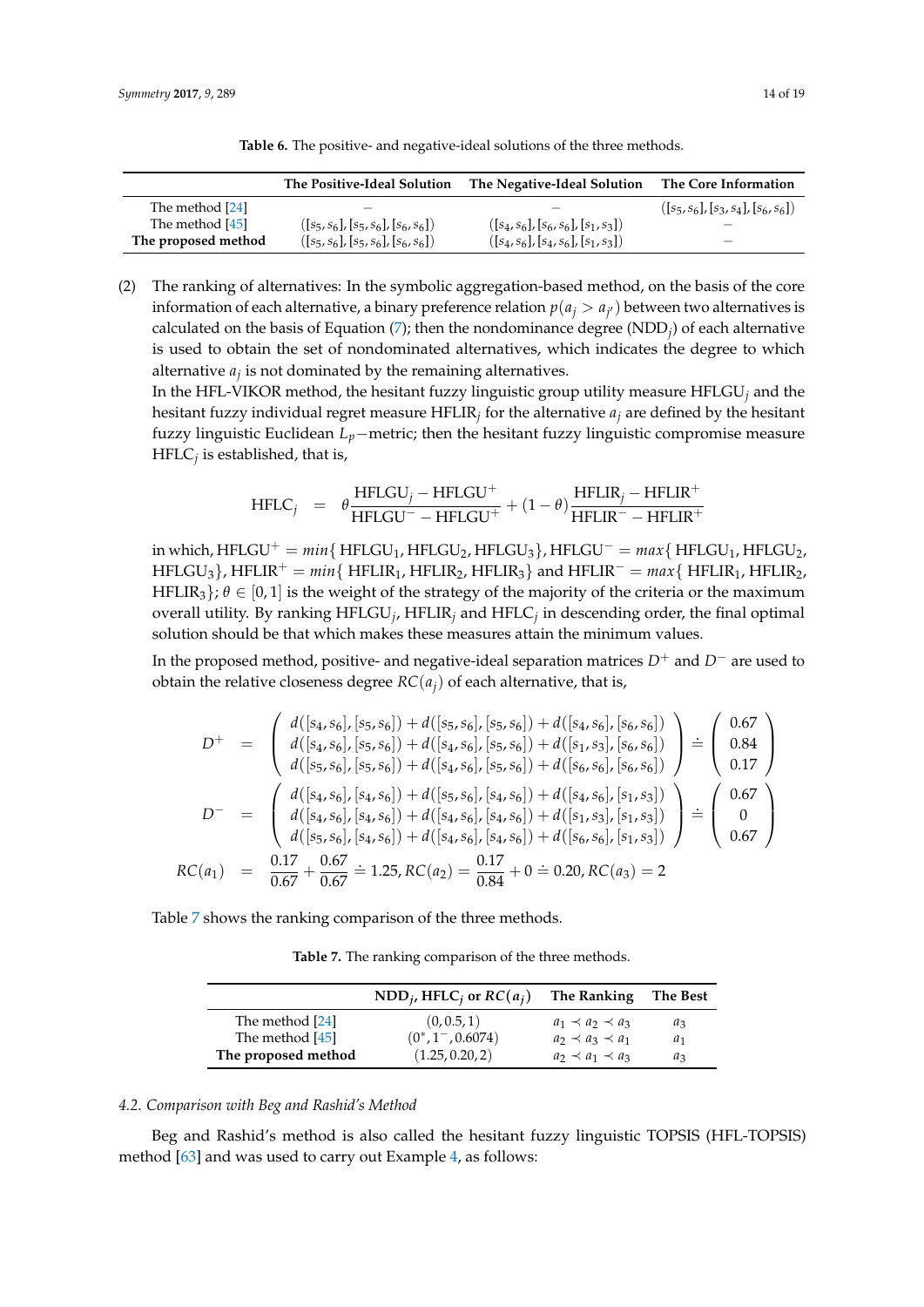[\(1\)](#page-4-1) On the basis of Equations (1) and [\(2\)](#page-4-1), we aggregate  $D_1$ ,  $D_2$  and  $D_3$  to obtain the one decision matrix *D*:

$$
D = ([min\{max_{i=1}^{3}(mine_{jk}^{i}), min_{i=1}^{3}(max_{jk}^{i})\}, max\{max_{i=1}^{3}(mine_{jk}^{i}), min_{i=1}^{3}(max_{jk}^{i})\}])_{3\times 3}
$$
  

$$
= \begin{pmatrix} [s_{4}, s_{4}] & [s_{5}, s_{5}] & [s_{5}, s_{5}] \\ [s_{4}, s_{5}] & [s_{4}, s_{4}] & [s_{3}, s_{3}] \\ [s_{4}, s_{5}] & [s_{4}, s_{4}] & [s_{5}, s_{6}] \end{pmatrix}
$$

(2) On the basis of Equations [\(3\)](#page-4-3) and [\(4\)](#page-4-3), we calculate the HFLTS positive- and negative-ideal solutions *A*<sup>+</sup> and *A*<sup>−</sup>; here, we suppose that the criteria are beneficial, that is,

$$
A^{+} = ([s_{5}, s_{6}], [s_{5}, s_{6}], [s_{6}, s_{6}]), A^{-} = ([s_{2}, s_{4}], [s_{3}, s_{4}], [s_{1}, s_{3}])
$$

(3) On the basis of the distance  $d(H_S^1, H_S^2) = |q' - q| + |p' - p|$  between  $H_S^1$  and  $H_S^2$ , we obtain the positive (negative)-ideal matrices *D*<sup>+</sup> (*D*−) between *D* and *A* <sup>+</sup> (*A* <sup>−</sup>), that is,

$$
D^{+} = \begin{pmatrix} d([s_4, s_4], [s_5, s_6]) + d([s_5, s_5], [s_5, s_6]) + d([s_5, s_5], [s_6, s_6]) \\ d([s_5, s_5], [s_5, s_6]) + d([s_4, s_4], [s_5, s_6]) + d([s_3, s_3], [s_6, s_6]) \\ d([s_4, s_5], [s_5, s_6]) + d([s_4, s_4], [s_5, s_6]) + d([s_5, s_6], [s_6, s_6]) \end{pmatrix} = \begin{pmatrix} 6 \\ 10 \\ 6 \end{pmatrix}
$$
  

$$
D^{-} = \begin{pmatrix} d([s_4, s_4], [s_2, s_4]) + d([s_5, s_5], [s_3, s_4]) + d([s_5, s_5], [s_1, s_3]) \\ d([s_4, s_5], [s_2, s_4]) + d([s_4, s_4], [s_3, s_4]) + d([s_5, s_6], [s_1, s_3]) \end{pmatrix} = \begin{pmatrix} 11 \\ 7 \\ 9 \end{pmatrix}
$$

<span id="page-14-0"></span>According to *D*<sup>+</sup> and *D*−, we can obtain the relative closeness (Equation [\(6\)](#page-4-4)) of each alternative to the ideal solution; Table [8](#page-14-0) shows the comparison of the HFL-TOPSIS method and the proposed method.

|                     | Weights                  | <b>HPIS and HNIS</b>                                                                 | $RC(a_i)$         | The Ranking               | The Best |
|---------------------|--------------------------|--------------------------------------------------------------------------------------|-------------------|---------------------------|----------|
| The method [63]     | $\overline{\phantom{m}}$ | $(S_5, s_6)$ , $[S_5, s_6]$ , $[S_6, s_6]$<br>$([s_2, s_4], [s_3, s_4], [s_1, s_3])$ | (0.65, 0.41, 0.6) | $a_2 \prec a_3 \prec a_1$ | $a_1$    |
| The proposed method |                          | $(S_5, s_6)$ , $[S_5, s_6]$ , $[S_5, s_6]$<br>$([s_3, s_5], [s_3, s_5], [s_2, s_3])$ | (2, 0.92, 1.1)    | $a_2 \prec a_3 \prec a_1$ | $a_1$    |

**Table 8.** The comparison of the HFL-TOPSIS method and the proposed method.

Comparing the above-mentioned steps  $(1)$ – $(3)$  with steps  $(1)$ – $(6)$  of Example [4,](#page-9-2) we can notice the following differences between the HFL-TOPSIS method and the proposed method: (a) The HFLTS positive- and negative-ideal solutions are different; in the HFL-TOPSIS method, the decision matrices of decision making are first aggregated by using operations *min* and *max* (Equations [\(1\)](#page-4-1) and [\(2\)](#page-4-1)); then the HFLTS positive- and negative-ideal solutions  $A^+$  and  $A^-$  are obtained by using operations *min* and *max* (Equations [\(3\)](#page-4-3) and [\(4\)](#page-4-3)), for which, the weights of decision makers or criteria are not considered. In the proposed method, the weights of decision makers are used to aggregate the positive and negative information of decision makers and obtain the HFLTS positive- and negative-ideal solutions (Equations [\(11\)](#page-6-2)–[\(14\)](#page-7-1)). (b) The positive- and negative-ideal separation matrices are different; in the HFL-TOPSIS method,  $d(H_S^1, H_S^2) = |q' - q| + |p' - p|$  between  $H_S^1$  and  $H_S^2$  is used to obtain the positive- and negative-ideal separation matrices, which satisfy three properties of the distance. In the proposed method, the pseudo-distance between HFLTSs (Equation [\(8\)](#page-5-1)) is used to obtain the positiveand negative-ideal separation matrices, which are based on preference degrees between two HFLTSs. (c) The relative closeness degrees of the HFL-TOPSIS method and the proposed method are different.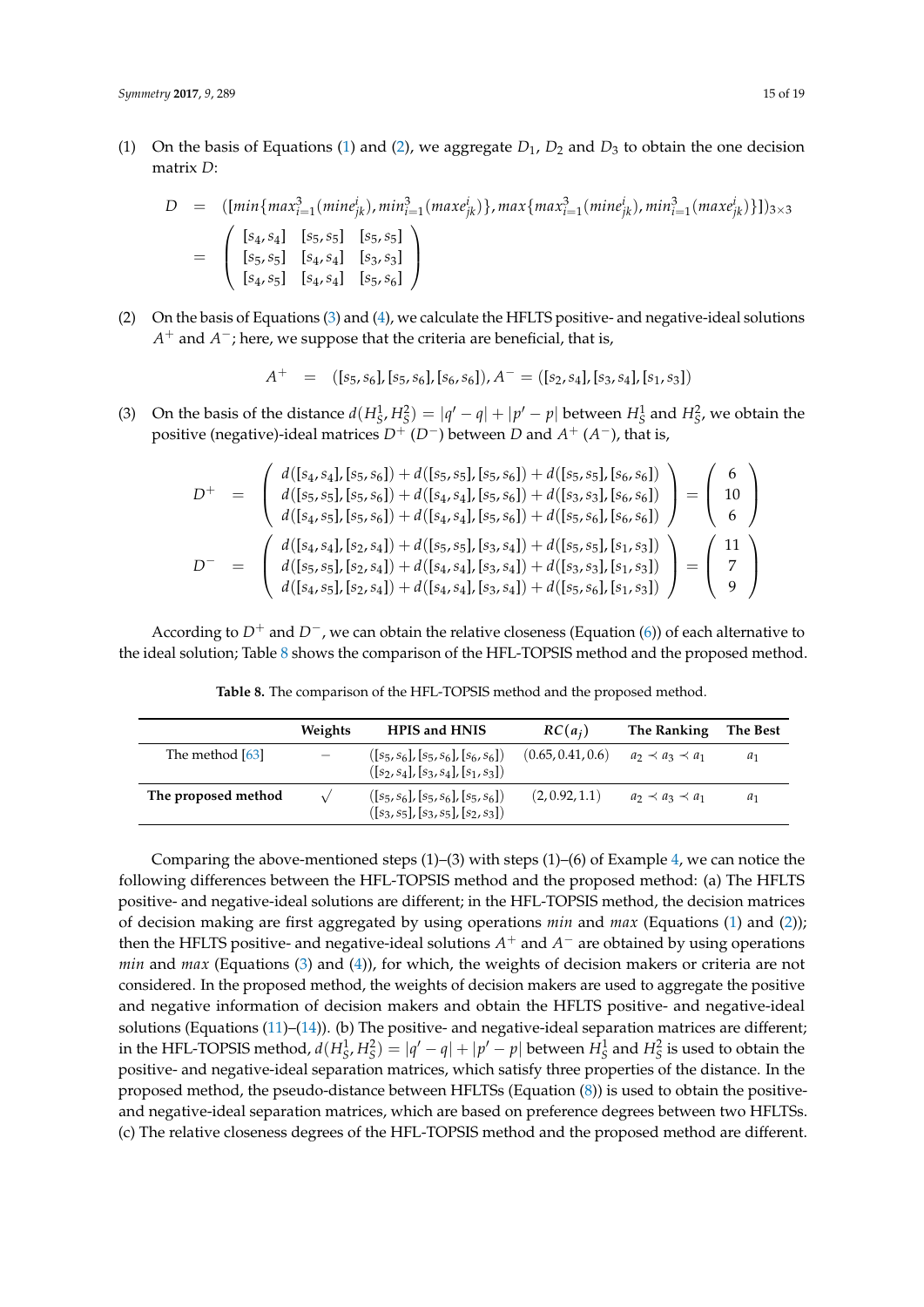#### <span id="page-15-3"></span>**5. Conclusions**

Motivated by the TOPSIS method in decision making, in this paper, we have developed a new hesitant fuzzy linguistic TOPSIS method for group multi-criteria hesitant fuzzy linguistic decision making. In the proposed method, we presented the positive and negative information of  $c_k$  provided by decision maker *d<sup>i</sup>* to express the optimistic and pessimistic information of all alternatives provided by each decision maker. Making use of the weighted 2-tuple linguistic aggregation operator, we aggregated the positive and negative information of *c<sup>k</sup>* provided by *m* decision makers to obtain the HFLTS positive- and negative-ideal solutions. We defined the pseudo-distance between two HFLTSs and used this to measure the distance between assessments of the decision maker and the HFLTS positive- and negative-ideal solutions. On the basis of the obtained positive- and negative-ideal separation matrices, we proposed a new relative closeness degree of each alternative, which could be used to rank all the alternatives; intuitively, the greater the value of the relative closeness degree, the better the alternative. We utilized an example to illustrate the performance, usefulness and effectiveness of the new hesitant fuzzy linguistic TOPSIS method, and compared it with the symbolic aggregation-based method, the HFL-TOPSIS method and the HFL-VIKOR method.

It seems that the pseudo-distance between two HFLTSs and the relative closeness degree of the alternative are useful and alternative tools in hesitant fuzzy linguistic decision making. We will use the two concepts in the other decision making method and consider the proposed hesitant fuzzy linguistic TOPSIS to carry out hesitant fuzzy linguistic decision making with huge amounts of decision information and alternatives in the future works.

**Acknowledgments:** This work has been partially supported by the Research and Development of Petroleum Equipment and Manufacturing Technology Science Foundation of Yan'an (Grant No. 2017WZZ-03-02) and the National Natural Science Foundation of China (Grant No.61372187).

**Author Contributions:** Fangling Ren wrote the paper; Mingming Kong provided Algorithm 1 and Example 4; Zheng Pei proposed the topic and improved the idea and presentation of the paper.

**Conflicts of Interest:** The authors declare no conflict of interest.

#### **References**

- <span id="page-15-0"></span>1. Pedrycz, W.; Chen, S.M. *Granular Computing and Decision-Making: Interactive and Iterative Approaches*; Springer: Berlin/Heidelberg, Germany, 2015.
- 2. Watróbski, J.; Sałabun, W. The characteristic objects method: A new intelligent decision support tool for sustainable manufacturing. In *Sustainable Design and Manufacturing*; Springer: Berlin/Heidelberg, Germany, 2016; pp. 349–359.
- 3. Watróbski, J.; Sałabun, W.; Ladorucki, G. The temporal supplier evaluation model based on multicriteria decision analysis methods. In *Asian Conference on Intelligent Information and Database Systems*; Springer: Cham, Switzerland, 2017; pp. 432–442.
- 4. Faizi, S.; Rashid, T.; Sałabun, W.; Zafar, S.; Wątróbski, J. Decision making with uncertainty using hesitant fuzzy sets. *Int. J. Fuzzy Syst.* **2017**, *9*, 1–11.
- <span id="page-15-1"></span>5. Hwang, C.L.; Yoon, K. *Multiple Attribute Decision Making: Methods and Applications*; Springer: New York, NY, USA, 1981.
- <span id="page-15-2"></span>6. Xu, Z.; Wang, H. Managing multi-granularity linguistic information in qualitative group decision making: An overview. *Granul. Comput.* **2016**, *1*, 21–35.
- 7. Chatterjee, K.; Kar, S. Unified Granular-number based AHP-VIKOR multi-criteria decision framework. *Granul. Comput.* **2017**, *2*, 199–221.
- 8. Mendel, J.M. A comparison of three approaches for estimating (synthesizing) an interval type-2 fuzzy set model of a linguistic term for computing with words. *Granul. Comput.* **2016**, *1*, 59–69.
- 9. Xu, Z.; Gou, X. An overview of interval-valued intuitionistic fuzzy information aggregations and applications. *Granul. Comput.* **2017**, *2*, 13–39.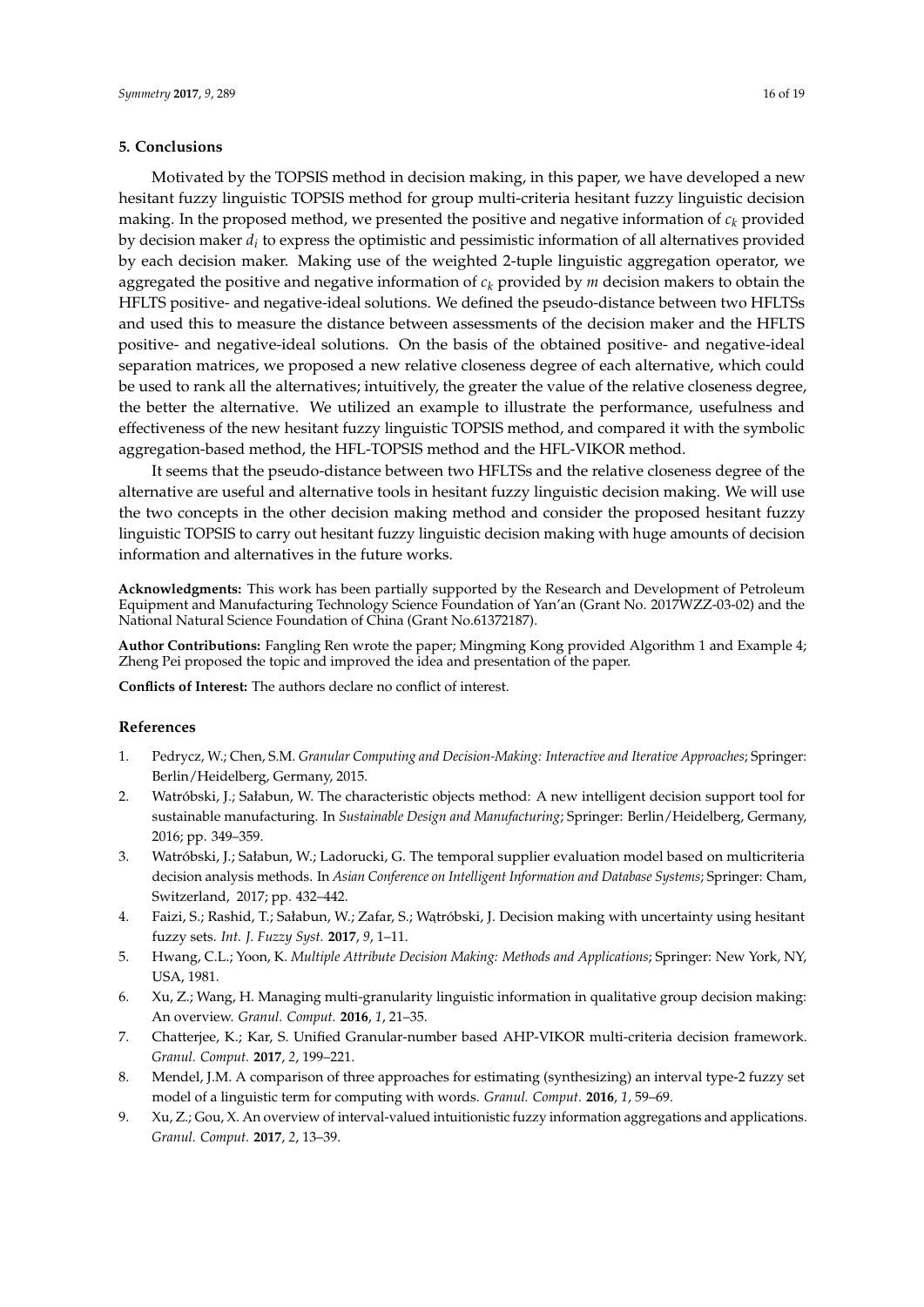- <span id="page-16-0"></span>10. Piegat, A.; Sałabun, W. Comparative analysis of MCDM methods for assessing the severity of chronic liver disease. In *International Conference on Artificial Intelligence and Soft Computing*; Springer: Cham, Switzerland, 2015; pp. 228–238.
- <span id="page-16-1"></span>11. Liu, P. Multiple attribute decision-making methods based on normal intuitionistic fuzzy interaction aggregation operators. *Symmetry* **2017**, *9*, 261.
- 12. Das, S.; Kar, S.; Pal, T. Robust decision making using intuitionistic fuzzy numbers. *Granul. Comput.* **2017**, *2*, 41–54.
- 13. Najariyan, M.; Mazandarani, M.; John, R. Type-2 fuzzy linear systems. *Granul. Comput.* **2017**, *2*, 175–186.
- 14. Meng, S.; Liu, N.; He, Y. GIFIHIA operator and its application to the selection of cold chain logistics enterprises. *Granul. Comput.* **2017**, *2*, 187–197.
- 15. Qin, J. Interval type-2 fuzzy Hamy mean operators and their application in multiple criteria decision making. *Granul. Comput.* **2017**, *2*, 249–269.
- 16. Pinar, A.J.; Anderson, D.T.; Havens, T.C.; Zare, A.; Adeyeba, T. Measures of the Shapley index for learning lower complexity fuzzy integrals. *Granul. Comput.* **2017**, *2*, 303–319.
- 17. Wang, C.; Fu, X.; Meng, S.; He, Y. Multi-attribute decision making based on the SPIFGIA operators. *Granul. Comput.* **2017**, *2*, 321–331.
- 18. Liu, P.; You, X. Probabilistic linguistic TODIM approach for multiple attribute decision making. *Granul. Comput.* **2017**, *2*, 333–342.
- 19. Jiang, Y.; Xu, Z.; Shu, Y. Interval-valued intuitionistic multiplicative aggregation in group decision making. *Granul. Comput.* **2017**, *2*, 387–407.
- 20. Gligorić, M.; Gligorić, Z.; Beljić, Č.; Torbica, S.; Štrbac Savić, S.; Nedeljković Ostojić, J. Multi-attribute technological modeling of coal deposits based on the fuzzy TOPSIS and *C*-Mean Clustering Algorithms. *Energies* **2016**, *9*, 1059.
- 21. Bashir, Z.; Wątróbski, J.; Rashid, T.; Sałabun, W.; Ali, J. Intuitionistic-fuzzy goals in zero-sum multi criteria matrix games. *Symmetry* **2017**, *9*, 158.
- 22. Becker, J.; Becker, A.; Saabun, W. Construction and use of the ANP decision model taking into account the experts'competence. *Procedia Comput. Sci.* **2017**, *112*, 2269–2279.
- <span id="page-16-2"></span>23. Liu, Z.; Qin, K.; Pei, Z. A method for fuzzy soft sets in decision-making based on an ideal solution. *Symmetry* **2017**, *9*, 246.
- <span id="page-16-3"></span>24. Rodríguez, R.M.; Martínez, L.; Herrera, F. Hesitant fuzzy linguistic term sets for decision making. *IEEE Trans. Fuzzy Syst.* **2012**, *20*, 109–119.
- <span id="page-16-4"></span>25. Torra, V. Hesitant fuzzy sets. *Int. J. Intell. Syst.* **2010**, *25*, 529–539.
- <span id="page-16-5"></span>26. Zadeh, L.A. The concept of a linguistic variable and its applications to approximate reasoning-Part I. *Inf. Sci.* **1975**, *8*, 199–249.
- <span id="page-16-6"></span>27. Lee, L.-W.; Chen, S.-M. Fuzzy decision making based on likelihood-based comparison relations of hesitant fuzzy linguistic term sets and hesitant fuzzy linguistic operators. *Inf. Sci.* **2015**, *294*, 513–529.
- <span id="page-16-7"></span>28. Wei, C.P.; Zhao, N.; Tang, X.J. Operators and comparisons of hesitant fuzzy linguistic term sets. *IEEE Trans. Fuzzy Syst.* **2014**, *22*, 575–584.
- <span id="page-16-8"></span>29. Liu, H.B.; Rodríguez, R.M. A fuzzy envelope of hesitant fuzzy linguistic term set and its application to multicriteria decision making. *Inf. Sci.* **2014**, *258*, 220–238.
- <span id="page-16-9"></span>30. Montserrat-Adell, J.; Agell, N.; Sánchez, M.; Prats, F.; Ruiz, F.J. Modeling group assessments by means of hesitant fuzzy linguistic term sets. *J. Appl. Log.* **2016**, doi:10.1016/j.jal.2016.11.005.
- <span id="page-16-10"></span>31. Rodríguez, R.M.; Martínez, L.; Herrera, F. A group decision making model dealing with comparative linguistic expressions based on hesitant fuzzy linguistic term sets. *Inf. Sci.* **2013**, *241*, 28–42.
- <span id="page-16-11"></span>32. Chen, Z.S.; Chin, K.S.; Li, Y.L.; Yang, Y. Proportional hesitant fuzzy linguistic term set for multiple criteria group decision making. *Inf. Sci.* **2016**, *357*, 61–87.
- 33. Dong, Y.C.; Li, C.C.; Herrera, F. Connecting the linguistic hierarchy and the numerical scale for the 2-tuple linguistic model and its use to deal with hesitant unbalanced linguistic information. *Inf. Sci.* **2016**, *367–368*, 259–278.
- 34. Meng, F.; Chen, X.; Zhang, Q. Multi-attribute decision analysis under a linguistic hesitant fuzzy environment. *Inf. Sci.* **2014**, *267*, 287–305.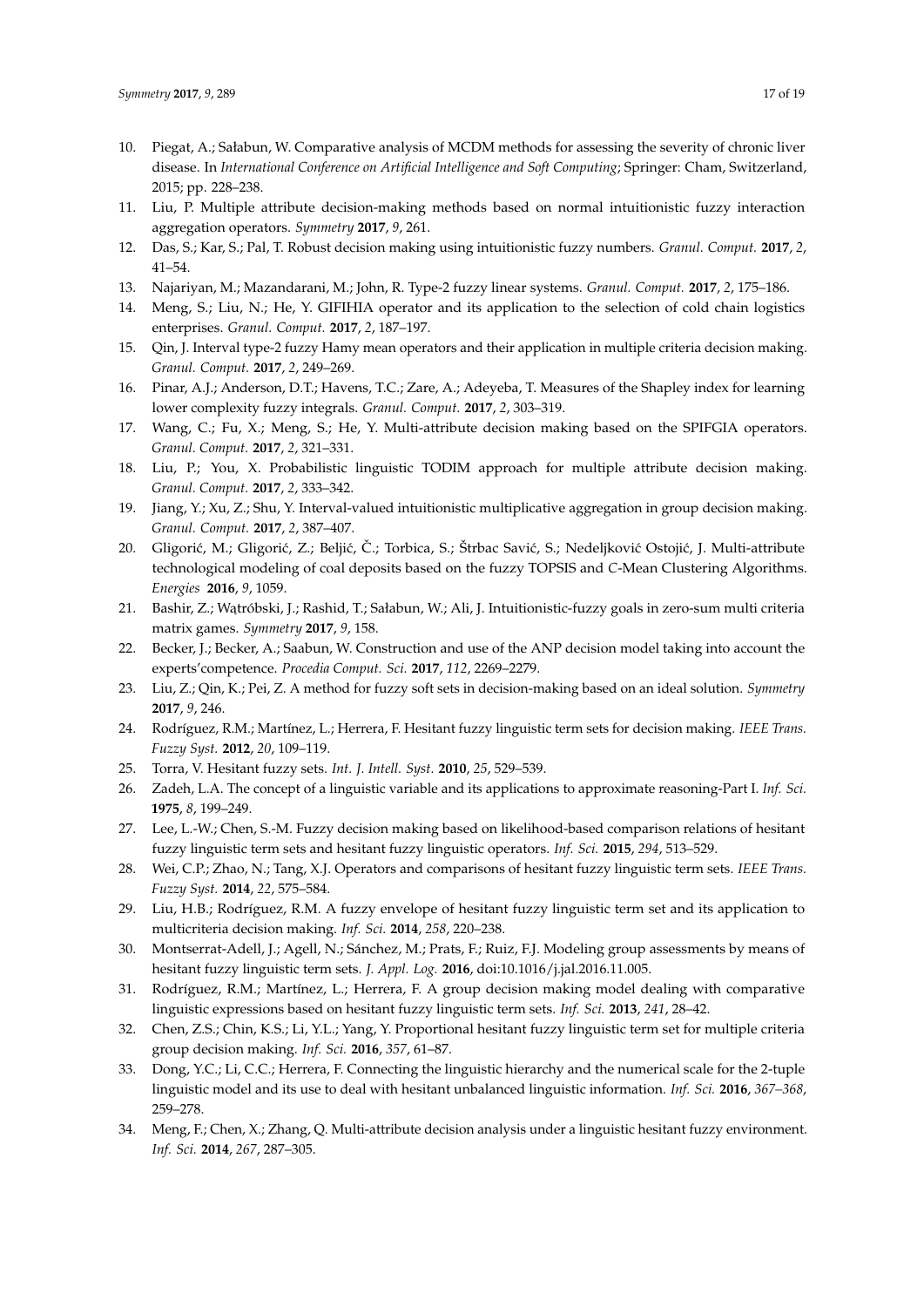- 35. Riera, J.V.; Massanet, S.; Herrera-Viedma, E.; Torrens, J. Some interesting properties of the fuzzy linguistic model based on discrete fuzzy numbers to manage hesitant fuzzy linguistic information. *Appl. Soft Comput.* **2015**, *36*, 383–391.
- 36. Wang, H. Extended hesitant fuzzy linguistic term sets and their aggregation in group decision making. *Int. J. Comput. Intell. Syst.* **2015**, *8*, 14–33.
- 37. Wang, H.; Xu, Z.S. Total orders of extended hesitant fuzzy linguistic term sets: Definitions, generations and applications. *Knowl. Based Syst.* **2016**, *107*, 142–154.
- <span id="page-17-0"></span>38. Wu, Z.B.; Xu, J.P. Possibility distribution-based approach for MAGDM with hesitant fuzzy linguistic information. *IEEE Trans. Cybern.* **2016**, *46*, 694–705.
- <span id="page-17-1"></span>39. Gou, X.J.; Xu, Z.S.; Liao, H.C. Hesitant fuzzy linguistic entropy and cross-entropy measures and alternative queuing method for multiple criteria decision making. *Inf. Sci.* **2017**, *388–389*, 225–246.
- 40. Liao, H.C.; Xu, Z.S. Approaches to manage hesitant fuzzy linguistic information based on the cosine distance and similarity measures for HFLTSs and their application in qualitative decision making. *Expert Syst. Appl.* **2015**, *42*, 5328–5336.
- 41. Liao, H.C.; Xu, Z.S.; Zeng, X.J. Distance and similarity measures for hesitant fuzzy linguistic term sets and their application in multi-criteria decision making. *Inf. Sci.* **2014**, *271*, 125–142.
- 42. Zhu, B.; Xu, Z.S. Consistency measures for hesitant fuzzy linguistic preference relations. *IEEE Trans. Fuzzy Syst.* **2014**, *22*, 35–45.
- <span id="page-17-2"></span>43. Gao, J.W.; Yi, R. Cloud generalized power ordered weighted average operator and its application to linguistic group decision-making. *Symmetry* **2017**, *9*, 156.
- <span id="page-17-3"></span>44. Chang, K.-H. A more general reliability allocation method using the hesitant fuzzy linguistic term set and minimal variance OWGA weights. *Appl. Soft Comput.* **2017**, *56*, 589–596.
- <span id="page-17-13"></span>45. Liao, H.C.; Xu, Z.S.; Zeng, X.J. Hesitant fuzzy linguistic VIKOR method and its application in qualitative multiple crideria decision making. *IEEE Trans. Fuzzy Syst.* **2015**, *23*, 1343–1355.
- 46. Liao, H.C.; Xu, Z.S.; Zeng, X.J.; Merigó, J.M. Qualitative decision making with correlation coefficients of hesitant fuzzy linguistic term sets. *Knowl. Based Syst.* **2015**, *76*, 127–138.
- <span id="page-17-4"></span>47. Faizi, S.; Sałabun, W.; Rashid, T.; Wątróbski, J.; Zafar, S. Group decision-making for hesitant fuzzy sets based on characteristic objects method. *Symmetry* **2017**, *9*, 136.
- <span id="page-17-5"></span>48. Yue, Z. TOPSIS-based group decision-making methodology in intuitionistic fuzzy setting. *Inf. Sci.* **2014**, *277*, 141–153.
- <span id="page-17-6"></span>49. Boran, F.; Gene, S.; Kurt, M.; Akay, D. A multi-criteria intuitionistic fuzzy group decision making for supplier selection with TOPSIS method. *Expert Syst. Appl.* **2009**, *36*, 11363–11368.
- 50. Chen, T.Y. Interval-valued fuzzy TOPSIS method with leniency reduction and an experimental analysis. *Appl. Soft Comput.* **2011**, *11*, 4591–4606.
- 51. Park, J.H.; Park, I.Y.; Kwun, Y.C.; Tan, X.G. Extension of the TOPSIS method for decision making problems under interval-valued intuitionistic fuzzy environment. *Appl. Math. Model.* **2011**, *35*, 2544–2556.
- 52. Roszkowska, E.; Wachowicz, T. Application of fuzzy TOPSIS to scoring the negotiation offers in ill-structured negotiation problems. *Eur. J. Oper. Res.* **2015**, *242*, 920–932.
- 53. Shih, H.; Shyur, H.; Lee, E. An extension of TOPSIS for group decision making. *Math. Comput. Model.* **2007**, *45*, 801–813.
- 54. Yue, Z. A method for group decision-making based on determining weights of decision makers using TOPSIS. *Appl. Math. Model.* **2001**, *35*, 1926–1936.
- <span id="page-17-7"></span>55. Yue, Z. An extended TOPSIS for determining weights of decision makers with interval numbers. *Knowl. Based Syst.* **2011**, *24*, 146–153.
- <span id="page-17-8"></span>56. Chen, C.T. Extensions of the TOPSIS for group decision-making under fuzzy environment. *Fuzzy Sets Syst.* **2000**, *114*, 1–9.
- <span id="page-17-9"></span>57. Ashtiani, B.; Haghighirad, F.; Makui, A.; Montazer, G. Extension of fuzzy TOPSIS method based on interval-valued fuzzy sets. *Appl. Soft Comput.* **2009**, *9*, 457–461.
- <span id="page-17-10"></span>58. He, Y.Y.; Gong, Z.W. Extension of TOPSIS for intuitionistic fuzzy multiple attribute decision making and experimental analysis. *Adv. Inf. Sci. Serv. Sci.* **2012**, *4*, 397–405.
- <span id="page-17-11"></span>59. Liu, S.; Yu, F.; Xu, W.; Zhang, W. New approach to MCDM under interval-valued intuitionistic fuzzy environment. *Int. J. Mach. Learn. Cybern.* **2013**, *4*, 671–678.
- <span id="page-17-12"></span>60. Yue, Z. Group decision making with multi-attribute interval data. *Inf. Fusion* **2013**, *14*, 551–561.